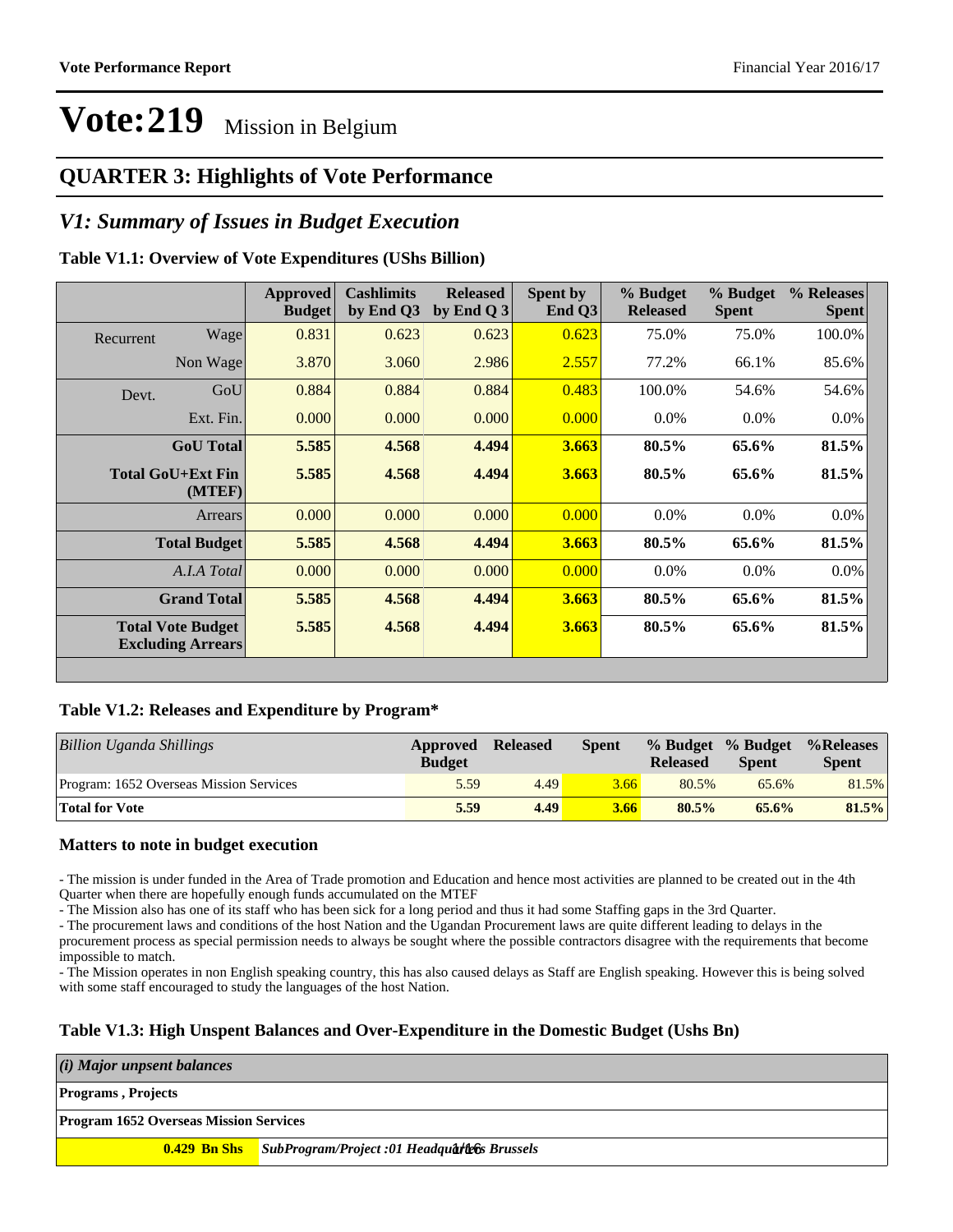## **QUARTER 3: Highlights of Vote Performance**

|                      |                     | Reason: The Mission made savings on Medical as staff in general (save for one) had good health through the last three<br>quarters and on Maintenance these balance are planned to be utilized during the fourth quarter as renovations commence<br>We have also had unspent balances on other items which will be consumed in the 4th Quarter as suppliers bring their<br>demands notes to be cleared. |
|----------------------|---------------------|--------------------------------------------------------------------------------------------------------------------------------------------------------------------------------------------------------------------------------------------------------------------------------------------------------------------------------------------------------------------------------------------------------|
| <b>Items</b>         |                     |                                                                                                                                                                                                                                                                                                                                                                                                        |
| 107,801,541.000 UShs |                     | 213001 Medical expenses (To employees)                                                                                                                                                                                                                                                                                                                                                                 |
|                      |                     | Reason: Staff have generally been healthy for the last 3 quarters hence the unspent balance.<br>However Staff have been encouraged to carry out Hepatitis B vaccination and stay healthy                                                                                                                                                                                                               |
| 88,233,628.000 UShs  |                     | 223003 Rent – (Produced Assets) to private entities                                                                                                                                                                                                                                                                                                                                                    |
|                      |                     | Reason: This balance is to cater for the staff that are due to report to the mission and the FA who is still<br>searching for a Permanent residence before close of the FY                                                                                                                                                                                                                             |
| 35,957,546.000 UShs  |                     | 228001 Maintenance - Civil                                                                                                                                                                                                                                                                                                                                                                             |
|                      |                     | Reason: This balance is planned to be utilized during the fourth quarter as renovations commence                                                                                                                                                                                                                                                                                                       |
| 30,036,980.000 UShs  |                     | 227003 Carriage, Haulage, Freight and transport hire                                                                                                                                                                                                                                                                                                                                                   |
|                      | move.               | Reason: This balance is planned to be spent in the 4th quarter when the staff that have been recalled actually                                                                                                                                                                                                                                                                                         |
| 22,500,000.000 UShs  |                     | 221003 Staff Training                                                                                                                                                                                                                                                                                                                                                                                  |
|                      |                     | Reason: This is to be used for training staff in Languages and on Commercial and Economic Diplomacy that<br>is being introduced to the missions                                                                                                                                                                                                                                                        |
|                      | <b>0.401 Bn Shs</b> | SubProgram/Project:0975 Strengthening Mission in Belgium                                                                                                                                                                                                                                                                                                                                               |
|                      | award of contract.  | Reason: Delayed procurement process on both projects due to the differences in the legal regimes in Uganda and the host<br>Country. However one of the contracts was signed and the other procurement is in its final stages for evaluation and                                                                                                                                                        |
| <b>Items</b>         |                     |                                                                                                                                                                                                                                                                                                                                                                                                        |
| 281,294,311.000 UShs |                     | 312102 Residential Buildings                                                                                                                                                                                                                                                                                                                                                                           |
|                      |                     | Reason: The contract for renovations was signed and works commence in 4th quarter.                                                                                                                                                                                                                                                                                                                     |
| 120,000,000.000 UShs |                     | 312101 Non-Residential Buildings                                                                                                                                                                                                                                                                                                                                                                       |
|                      |                     | Reason: Bids for renovation were received and the evaluation will take place in May which will enable the<br>signing of the contract by close of FY for works to commence                                                                                                                                                                                                                              |
|                      |                     | (ii) Expenditures in excess of the original approved budget                                                                                                                                                                                                                                                                                                                                            |

### *V2: Performance Highlights*

#### **Table V2.1: Key Vote Output Indicators and Expenditures\***

| Vote, Vote Function<br><b>Key Output</b>         | <b>Approved Budget and</b><br><b>Planned outputs</b> | <b>Cumulative Expenditure</b><br>and Performance | <b>Status and Reasons for</b><br>any Variation from Plans |
|--------------------------------------------------|------------------------------------------------------|--------------------------------------------------|-----------------------------------------------------------|
| <b>Programme: 1652 Overseas Mission Services</b> |                                                      |                                                  |                                                           |
| <b>Output: 165201 Cooperation frameworks</b>     |                                                      |                                                  |                                                           |
| Description of Performance:                      | No Data                                              | No Data                                          |                                                           |
| Performance Indicators:                          |                                                      |                                                  |                                                           |
|                                                  |                                                      | 2/16                                             |                                                           |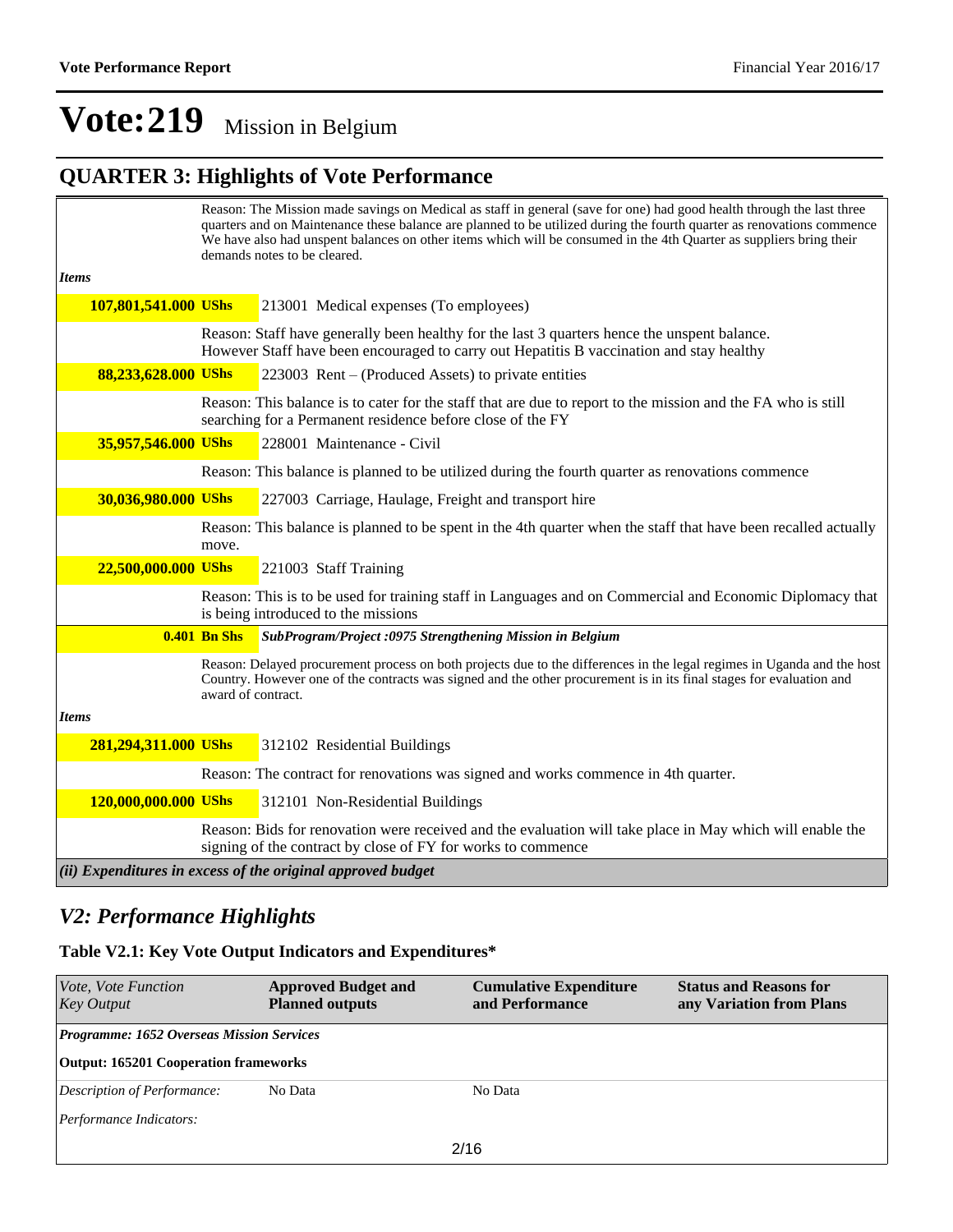### **QUARTER 3: Highlights of Vote Performance**

| Vote, Vote Function<br><b>Key Output</b>                              | <b>Approved Budget and</b><br><b>Planned outputs</b> | <b>Cumulative Expenditure</b><br>and Performance | <b>Status and Reasons for</b><br>any Variation from Plans |         |
|-----------------------------------------------------------------------|------------------------------------------------------|--------------------------------------------------|-----------------------------------------------------------|---------|
| Output Cost: UShs Bn:                                                 |                                                      | 0.000 UShs Bn:                                   | 2.579 % Budget Spent:                                     | $0.0\%$ |
| <b>Output: 165202 Consulars services</b>                              |                                                      |                                                  |                                                           |         |
| Description of Performance:                                           | No Data                                              | No Data                                          |                                                           |         |
| Performance Indicators:                                               |                                                      |                                                  |                                                           |         |
| Output Cost: UShs Bn:                                                 |                                                      | 0.000 UShs Bn:                                   | 0.498 % Budget Spent:                                     | $0.0\%$ |
| Output: 165204 Promotion of trade, tourism, education, and investment |                                                      |                                                  |                                                           |         |
| Description of Performance:                                           | No Data                                              | No Data                                          |                                                           |         |
| Performance Indicators:                                               |                                                      |                                                  |                                                           |         |
| Output Cost: UShs Bn:                                                 |                                                      | 0.000 UShs Bn:                                   | 0.103 % Budget Spent:                                     | $0.0\%$ |
| <b>Program Cost:</b>                                                  | UShs Bn:                                             | 5.585 UShs Bn:                                   | 3.180 $%$ Budget Spent:                                   | 56.9%   |
| <b>Total Cost for Vote:</b>                                           | $UShs Bn$ :                                          | 5.585 UShs Bn:                                   | <b>3.180</b> % Budget Spent:                              | 56.9%   |

#### **Performance highlights for the Quarter**

#### Cooperation framework

- Follow up on bi-lateral matters with Ambassadors of Belgium and the Netherlands as well as multilateral with the EU representative in Kampala
- ICC and ICJ cases discussed with AG and officials in MJCA
- Prepared visit for President of the ICC for the Trust Fund for victims and arranged mtgs with H.E. President and officials
- Preparations for the campaigns of Judge Bossa for the ICC to take place in April in the Hague
- Preparing visit Hon. Kutesa resulted in successful visit with high-level meetings with EU as well as Belgium discussing peace and security issues as well as development funding. He attended a mediation conference
- Bureau meeting of the ICC Assembly discussions especially with South Africa Ambassador on the legal issues concerning the failure to arrest Al Bashir
- Following and reporting on the Dutch Parliamentary elections.
- Assisted Mission of Belgian volunteers disbursing 25,000 Euros in funds and providing medical training in West of Uganda
- Receiving and welcoming the new Pronuncio in Belgium Archbishop Augustine Kasujja, a Ugandan national who is also the Dean of Ambassadors.
- Attending the Uganda Diaspora Convention with Dr.Besigye which had a very low turnout and as expected was by and large a FDC 3-day event.
- Uganda is ACP coordinator for the East Africa regions and organised 4 meetings including a dinner at the residence

#### Consular services

- 25,237 euros collected in NTR. To be remitted to the consolidated fund
- Issued 431 visas to travellers to Uganda
- Issued 4 emergency travel documents to Ugandans returning home
- Legalised 10 documents to be used in Uganda
- Interviewed 06 Ugandans who lost their documents.
- Issued 09 passports with assistance from the Mission in London.

#### Trade and education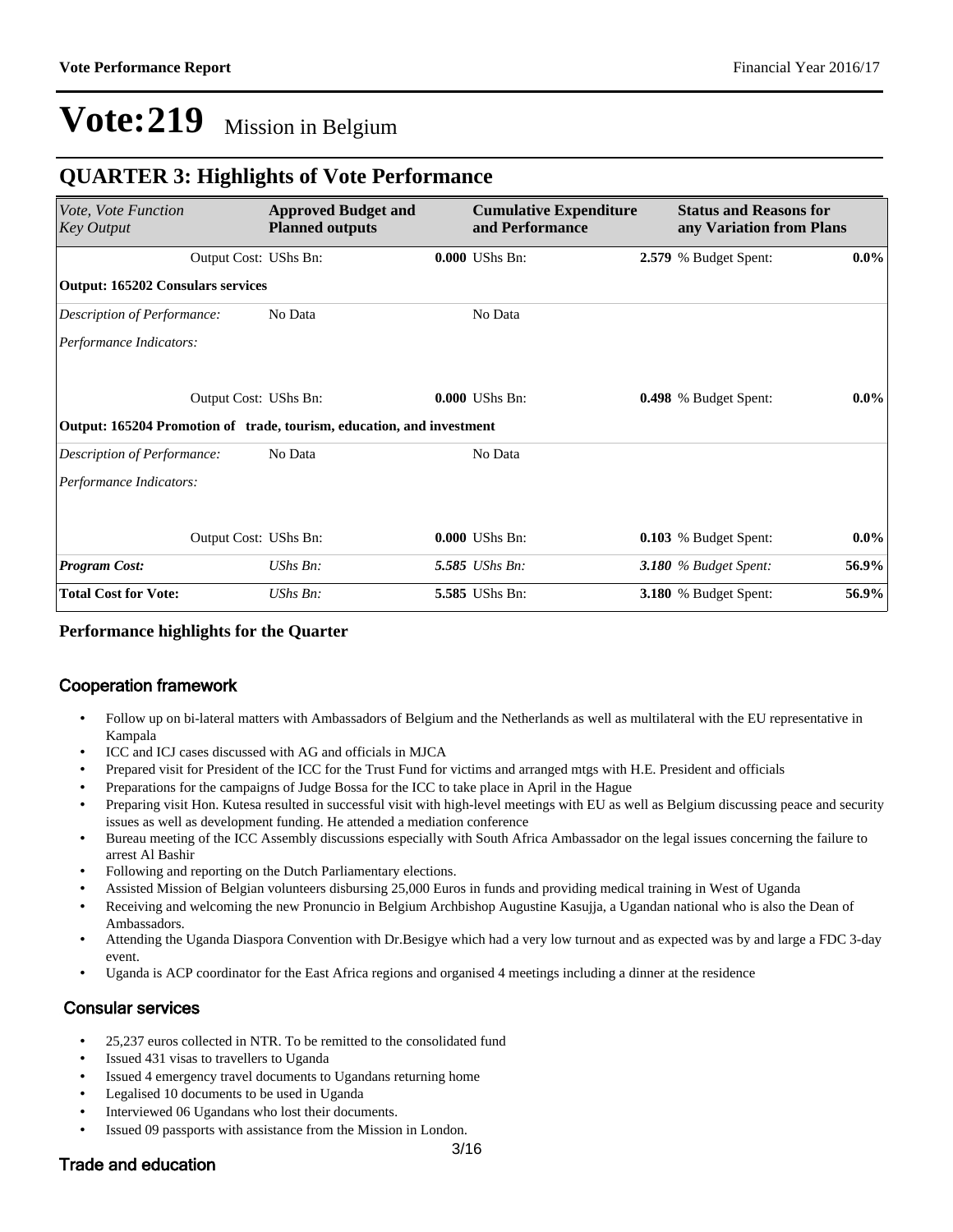### **QUARTER 3: Highlights of Vote Performance**

- Mini-lab at MOFA on Commercial and Economic Diplomacy
- January Kampala Follow up with investors Eco Fountain as well as the solutions for the phytosanitary conditions for Uganda's export into the EU.
- Meetings with farmers of the Uganda Agribusiness Association
- Visiting lodges near Fort Portal and Mountain of the Moon Hotel which is being matched with a Hotel school in Belgium
- Project proposal on making building materials out of bamboo company called VAC
- Meetings to facilitate Eco-Fountain with the contacts in Ministry of Water and others.
- Interested importer of Uganda fruits Flowertop Mr. van Herck but also fresh fish, curry leaves etc.
- Belgian Mission planned for last quarter of this year to Uganda with the Chambers of Commerce in Belgium.
- Obtained two trainings for Ugandans for OPCW courses
- NABC options for cooperation and promotion discussed for 2017/18. Poultry mission leaving for Uganda in September 2017.
- Meeting a Ugandan trainee (for 3 months) at the International Energy Charter Secretariat
- Discussion with Director of WCO who went to Uganda launching a new border control monitoring system at border areas in Uganda with the URA.
- Facilitated a delegation of 30 people visiting Uganda for Erasmus Mundus Project to monitor and evaluate the CARIBU project at Makerere University
- Met officials from Ghent University Brussels about the possibility of exchange program, 07 students were agreed under this arrangement and preparing an MoU with MUK

### **Administration**

- The tax matter on empty plot in Brussels resolved reimbursement of a total of over Euro 16,000 is expected.
- Finalised the adjusted work plan for CED 2017/18
- Signed a contract for renovations at the official residence.
- Received bids for renovation of the chancery
- Submitted the Q1 & Q2 budget reports and the six months accounts in accordance with the law.
- Received the officials from Ministry of internal affairs who also trained staff on the e-visa application

## *V3: Details of Releases and Expenditure*

### **Table V3.1: GoU Releases and Expenditure by Output\***

| <b>Billion Uganda Shillings</b>                                  | Approved<br><b>Budget</b> | <b>Released</b> | <b>Spent</b> | $%$ GoU<br><b>Budget</b><br><b>Released</b> | $%$ GoU<br><b>Budget</b><br><b>Spent</b> | $%$ GoU<br><b>Releases</b><br><b>Spent</b> |
|------------------------------------------------------------------|---------------------------|-----------------|--------------|---------------------------------------------|------------------------------------------|--------------------------------------------|
| <b>Program 1652 Overseas Mission Services</b>                    | 5.59                      | 4.49            | 3.66         | $80.5\%$                                    | 65.6%                                    | 81.5%                                      |
| <b>Class: Outputs Provided</b>                                   | 4.70                      | 3.61            | 3.18         | 76.8%                                       | 67.6%                                    | 88.1%                                      |
| 165201 Cooperation frameworks                                    | 3.66                      | 2.86            | 2.58         | 78.0%                                       | 70.5%                                    | 90.3%                                      |
| 165202 Consulars services                                        | 0.81                      | 0.57            | 0.50         | 70.6%                                       | 61.5%                                    | 87.1%                                      |
| 165204 Promotion of trade, tourism, education, and<br>investment | 0.23                      | 0.18            | 0.10         | 78.3%                                       | 44.0%                                    | 56.3%                                      |
| <b>Class: Capital Purchases</b>                                  | 0.88                      | 0.88            | 0.48         | 100.0%                                      | 54.6%                                    | 54.6%                                      |
| 165272 Government Buildings and Administrative<br>Infrastructure | 0.88                      | 0.88            | 0.48         | 100.0%                                      | 54.6%                                    | 54.6%                                      |
| <b>Total for Vote</b>                                            | 5.59                      | 4.49            | 3.66         | 80.5%                                       | 65.6%                                    | 81.5%                                      |

#### **Table V3.2: 2016/17 GoU Expenditure by Item**

| Billion Uganda Shillings | Approved Released<br><b>Budget</b> | <b>Spent</b> | $%$ GoU<br><b>Budget</b> | $%$ GoU<br><b>Budget</b> | $%$ GoU<br><b>Releases</b> |
|--------------------------|------------------------------------|--------------|--------------------------|--------------------------|----------------------------|
|                          |                                    |              | <b>Released</b>          | <b>Spent</b>             | <b>Spent</b>               |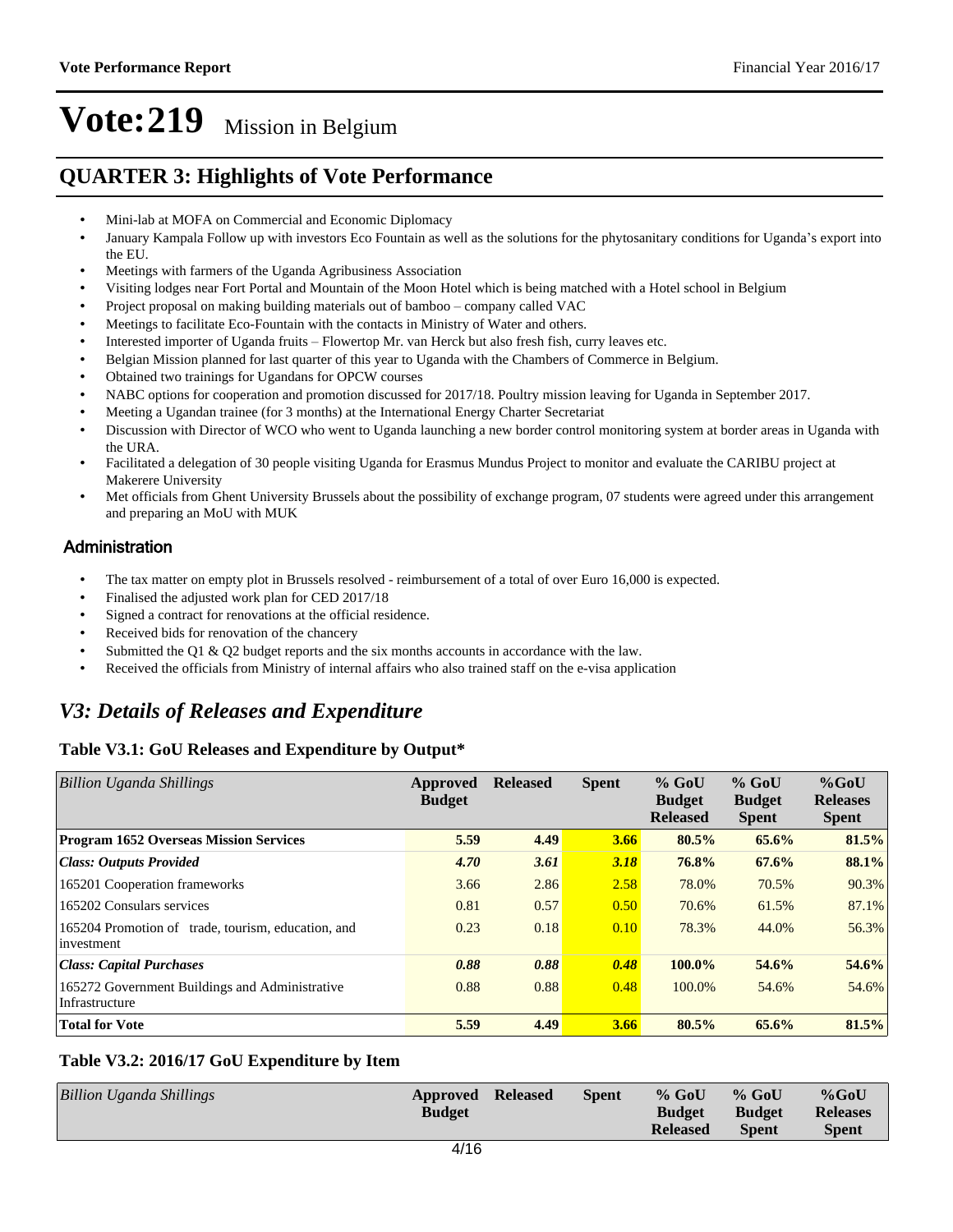## **QUARTER 3: Highlights of Vote Performance**

| <b>Class: Outputs Provided</b>                           | 4.70 | 3.61 | 3.18 | 76.8%  | 67.6% | 88.1%  |
|----------------------------------------------------------|------|------|------|--------|-------|--------|
| 211103 Allowances                                        | 1.61 | 1.13 | 1.14 | 70.6%  | 71.0% | 100.6% |
| 211105 Missions staff salaries                           | 0.83 | 0.62 | 0.62 | 75.0%  | 75.0% | 100.0% |
| 212201 Social Security Contributions                     | 0.11 | 0.08 | 0.08 | 75.0%  | 70.8% | 94.4%  |
| 213001 Medical expenses (To employees)                   | 0.35 | 0.26 | 0.15 | 75.0%  | 44.2% | 58.9%  |
| 221001 Advertising and Public Relations                  | 0.02 | 0.02 | 0.01 | 75.0%  | 25.0% | 33.3%  |
| 221003 Staff Training                                    | 0.05 | 0.03 | 0.01 | 75.0%  | 25.0% | 33.3%  |
| 221008 Computer supplies and Information Technology (IT) | 0.07 | 0.05 | 0.05 | 75.0%  | 67.9% | 90.5%  |
| 221009 Welfare and Entertainment                         | 0.08 | 0.06 | 0.04 | 75.0%  | 50.4% | 67.2%  |
| 221011 Printing, Stationery, Photocopying and Binding    | 0.03 | 0.02 | 0.02 | 75.0%  | 75.0% | 100.0% |
| 221014 Bank Charges and other Bank related costs         | 0.00 | 0.00 | 0.00 | 75.0%  | 75.0% | 100.0% |
| 221018 Exchange losses/ gains                            | 0.07 | 0.05 | 0.04 | 75.0%  | 50.0% | 66.7%  |
| 222001 Telecommunications                                | 0.07 | 0.05 | 0.05 | 75.0%  | 65.4% | 87.1%  |
| 222002 Postage and Courier                               | 0.04 | 0.03 | 0.01 | 75.0%  | 34.7% | 46.2%  |
| 222003 Information and communications technology (ICT)   | 0.02 | 0.02 | 0.01 | 75.0%  | 50.8% | 67.7%  |
| 223001 Property Expenses                                 | 0.01 | 0.01 | 0.01 | 75.0%  | 62.5% | 83.3%  |
| 223002 Rates                                             | 0.05 | 0.03 | 0.01 | 75.0%  | 27.8% | 37.0%  |
| 223003 Rent – (Produced Assets) to private entities      | 0.63 | 0.63 | 0.54 | 100.0% | 86.0% | 86.0%  |
| 223005 Electricity                                       | 0.09 | 0.06 | 0.04 | 75.0%  | 50.0% | 66.7%  |
| 223006 Water                                             | 0.04 | 0.03 | 0.01 | 75.0%  | 26.8% | 35.7%  |
| 223007 Other Utilities- (fuel, gas, firewood, charcoal)  | 0.04 | 0.03 | 0.03 | 75.0%  | 75.0% | 100.0% |
| 226001 Insurances                                        | 0.02 | 0.02 | 0.02 | 75.0%  | 75.0% | 100.0% |
| 227001 Travel inland                                     | 0.03 | 0.02 | 0.02 | 75.0%  | 67.9% | 90.5%  |
| 227002 Travel abroad                                     | 0.15 | 0.11 | 0.11 | 75.0%  | 75.0% | 100.0% |
| 227003 Carriage, Haulage, Freight and transport hire     | 0.12 | 0.09 | 0.06 | 75.0%  | 50.0% | 66.6%  |
| 227004 Fuel, Lubricants and Oils                         | 0.01 | 0.01 | 0.01 | 75.0%  | 75.0% | 100.0% |
| 228001 Maintenance - Civil                               | 0.15 | 0.11 | 0.08 | 75.0%  | 51.0% | 68.0%  |
| 228002 Maintenance - Vehicles                            | 0.02 | 0.01 | 0.01 | 50.0%  | 56.9% | 113.8% |
| 282101 Donations                                         | 0.00 | 0.00 | 0.00 | 75.0%  | 25.0% | 33.3%  |
| <b>Class: Capital Purchases</b>                          | 0.88 | 0.88 | 0.48 | 100.0% | 54.6% | 54.6%  |
| 312101 Non-Residential Buildings                         | 0.20 | 0.20 | 0.08 | 100.0% | 40.0% | 40.0%  |
| 312102 Residential Buildings                             | 0.68 | 0.68 | 0.40 | 100.0% | 58.9% | 58.9%  |
| <b>Total for Vote</b>                                    | 5.59 | 4.49 | 3.66 | 80.5%  | 65.6% | 81.5%  |

### **Table V3.3: GoU Releases and Expenditure by Project and Programme\***

| <b>Billion Uganda Shillings</b>               | Approved<br><b>Budget</b> | <b>Released</b> | <b>Spent</b> | $%$ GoU<br><b>Budget</b><br><b>Released</b> | $%$ GoU<br><b>Budget</b><br><b>Spent</b> | $%$ GoU<br><b>Releases</b><br><b>Spent</b> |
|-----------------------------------------------|---------------------------|-----------------|--------------|---------------------------------------------|------------------------------------------|--------------------------------------------|
| <b>Program 1652 Overseas Mission Services</b> | 5.59                      | 4.49            | 3.66         | 80.5%                                       | 65.6%                                    | 81.5%                                      |
| Recurrent SubProgrammes                       |                           |                 |              |                                             |                                          |                                            |
| 01 Headquarters Brussels                      | 4.70                      | 3.61            | 3.18         | 76.8%                                       | 67.6%                                    | 88.1%                                      |
| <b>Development Projects</b>                   |                           |                 |              |                                             |                                          |                                            |
| 0975 Strengthening Mission in Belgium         | 5/38                      | 0.88            | 0.48         | 100.0%                                      | 54.6%                                    | 54.6%                                      |
| <b>Total for Vote</b>                         | 5.59                      | 4.49            | 3.66         | 80.5%                                       | 65.6%                                    | 81.5%                                      |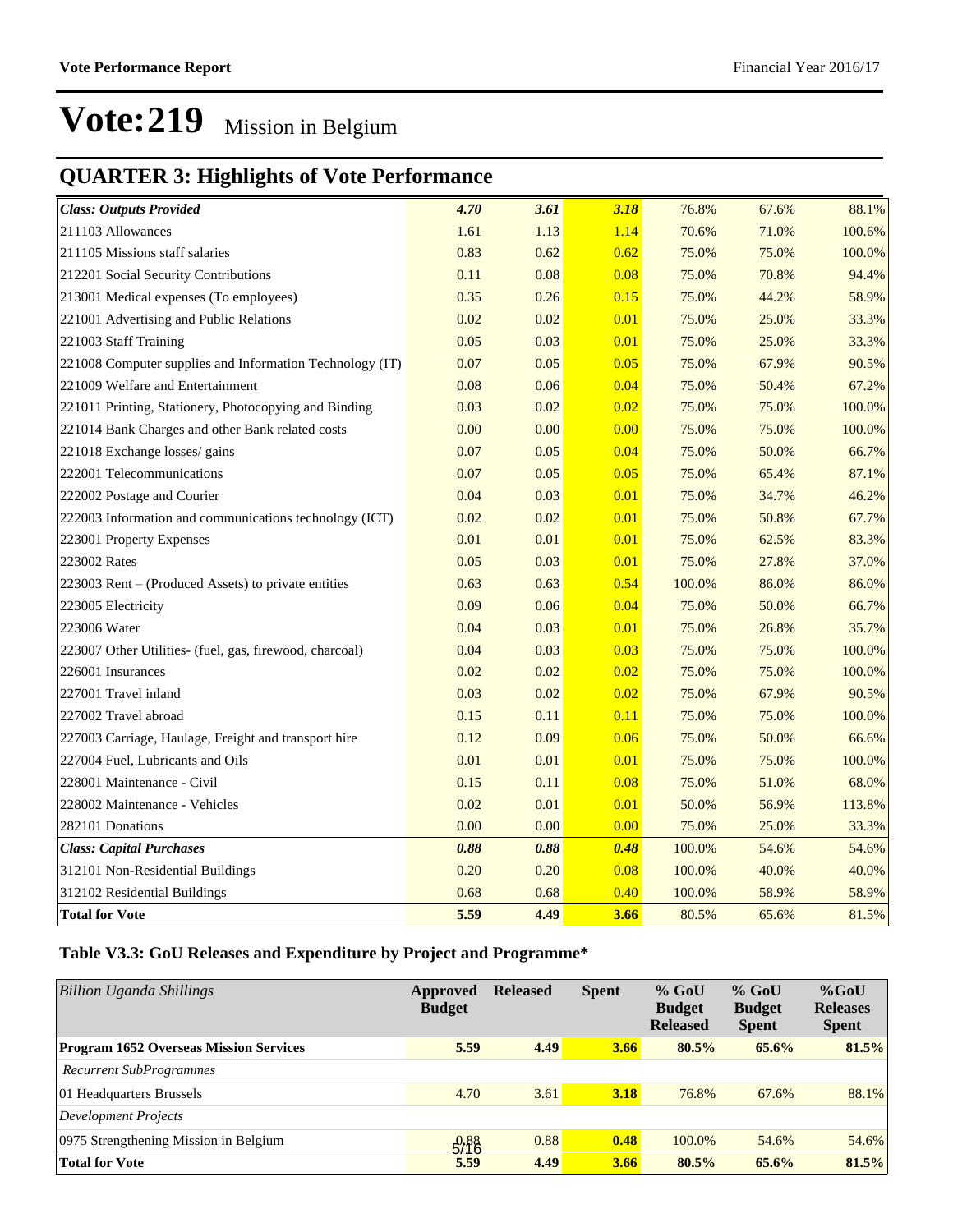## **QUARTER 3: Highlights of Vote Performance**

### **Table V3.4: External Financing Releases and Expenditure by Sub Programme**

| Billion Uganda Shillings | <b>Approved Released</b> |  |                 |       | Spent % Budget % Budget % Releases |
|--------------------------|--------------------------|--|-----------------|-------|------------------------------------|
|                          | <b>Budget</b>            |  | <b>Released</b> | Spent | <b>Spent</b>                       |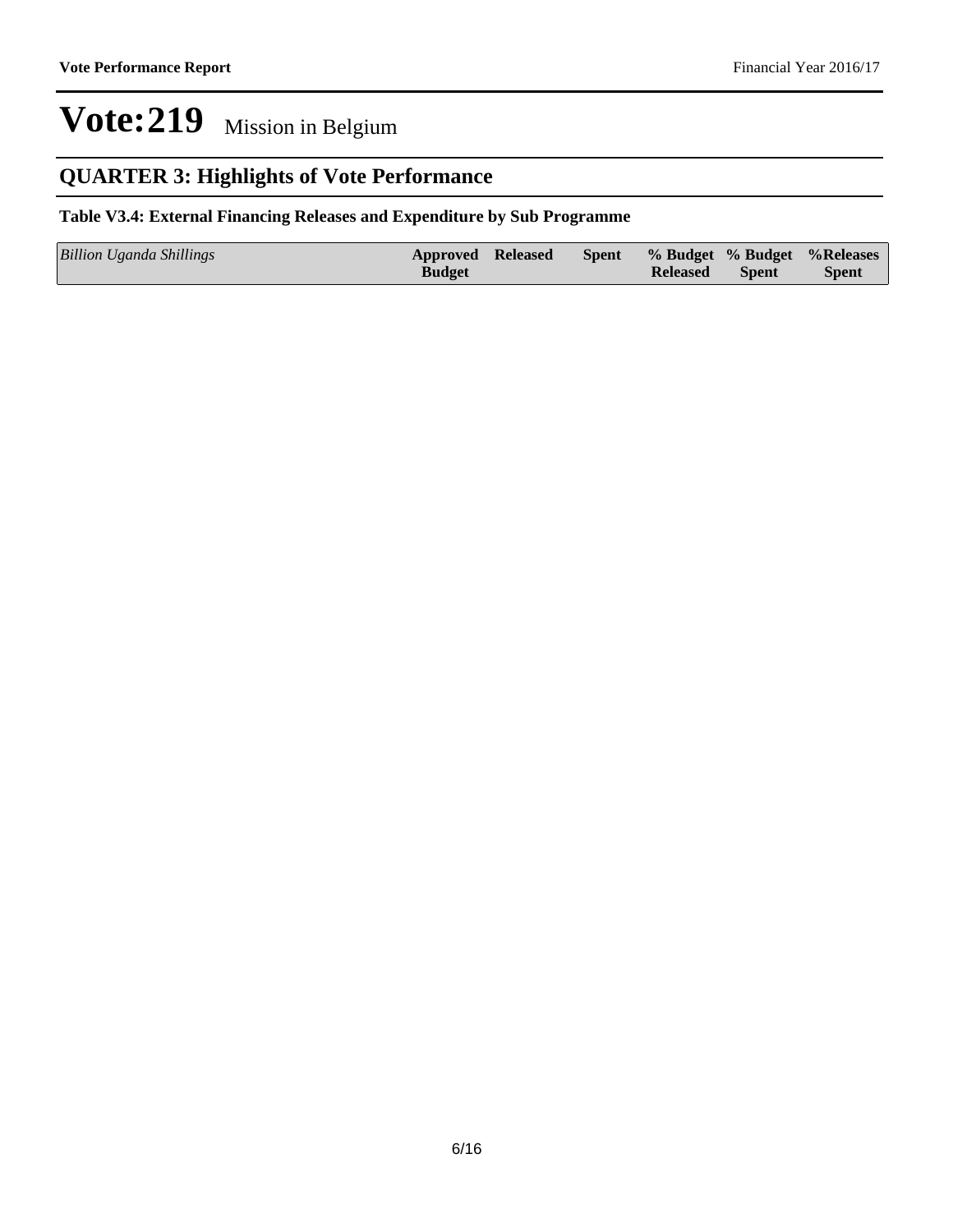## **QUARTER 3: Cumulative Outputs and Expenditure by End of Quarter**

| <b>Annual Planned Outputs</b>                | <b>Cumulative Outputs Achieved by</b><br><b>End of Quarter</b> | <b>Cumulative Expenditures made by</b><br>the End of the Quarter to<br><b>Deliver Cumulative Outputs</b> | $\mathit{UShs}$<br><i>Thousand</i> |
|----------------------------------------------|----------------------------------------------------------------|----------------------------------------------------------------------------------------------------------|------------------------------------|
| <b>Program: 52 Overseas Mission Services</b> |                                                                |                                                                                                          |                                    |
| Recurrent Programmes                         |                                                                |                                                                                                          |                                    |
| <b>Subprogram: 01 Headquarters Brussels</b>  |                                                                |                                                                                                          |                                    |
| <b>Outputs Provided</b>                      |                                                                |                                                                                                          |                                    |

**Output: 01 Cooperation frameworks**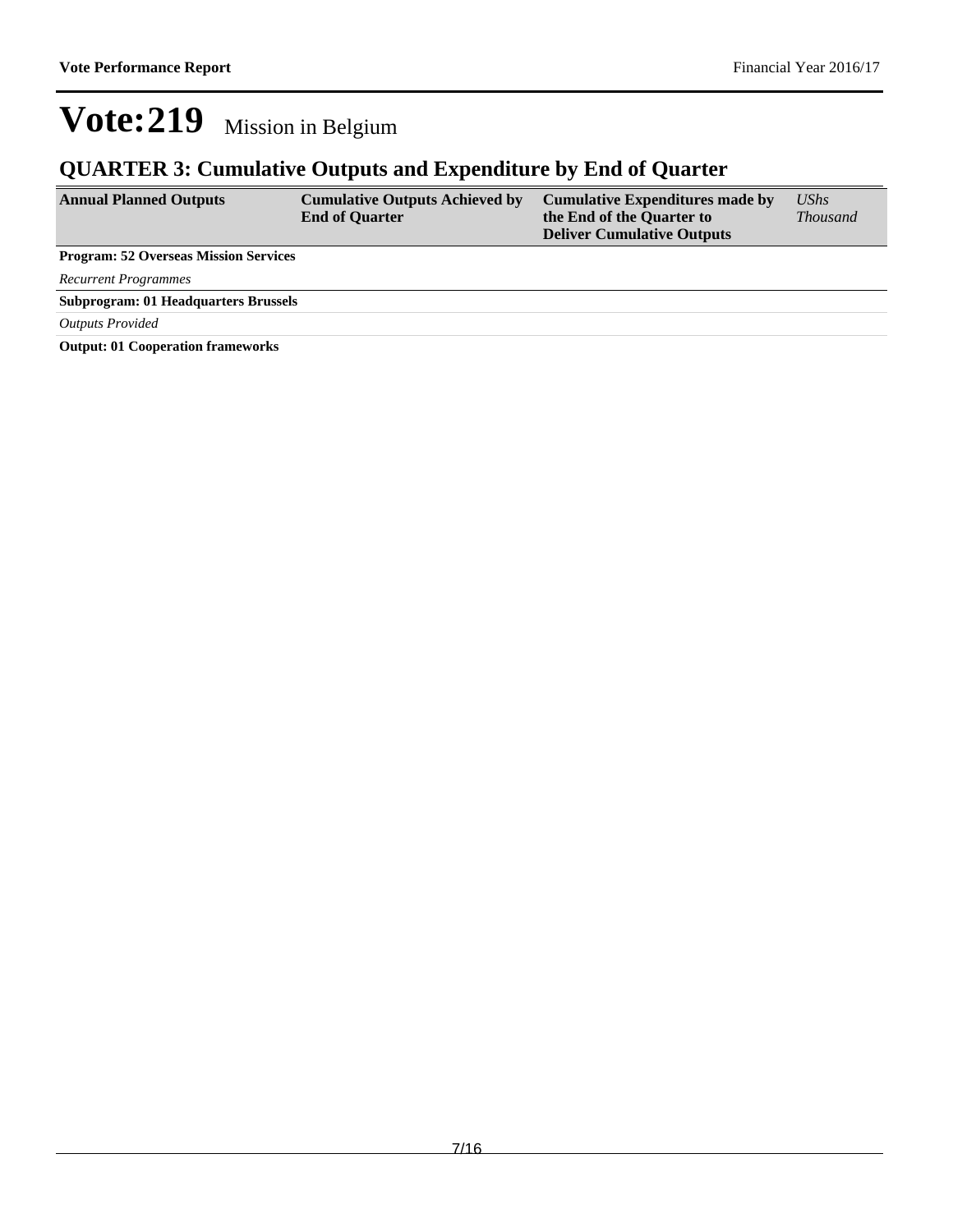**Spent** 

## **Vote:219** Mission in Belgium

## **QUARTER 3: Cumulative Outputs and Expenditure by End of Quarter**

| Funds for resettlement of refugees in the                                      | • Follow up on bi-lateral matters with                                                                                                                | <b>Item</b>                                                 | <b>Spent</b> |
|--------------------------------------------------------------------------------|-------------------------------------------------------------------------------------------------------------------------------------------------------|-------------------------------------------------------------|--------------|
| region mobilised;                                                              | Ambassadors of Belgium and the<br>Netherlands as well as multilateral with                                                                            | 211103 Allowances                                           | 882,540      |
| Support to effect arrest warrants on<br>situation in Northern Uganda provided; | the EU representative in Kampala                                                                                                                      | 211105 Missions staff salaries                              | 623,132      |
| Training opportunities in capacity                                             | • ICC and ICJ cases discussed with AG                                                                                                                 | 212201 Social Security Contributions                        | 76,468       |
| building in chemical weapons, law $&$<br>military secured;                     | and officials in MJCA<br>• Prepared visit for President of the ICC                                                                                    | 213001 Medical expenses (To employees)                      | 154,698      |
| Posts in international organis                                                 | for the Trust Fund for victims and                                                                                                                    | 221003 Staff Training                                       | 11,250       |
|                                                                                | arranged mtgs with H.E. President and<br>officials<br>• Preparations for the campaigns of Judge                                                       | 221008 Computer supplies and Information<br>Technology (IT) | 37,500       |
|                                                                                | Bossa for the ICC to take place in April                                                                                                              | 221009 Welfare and Entertainment                            | 15,000       |
|                                                                                | in the Hague<br>• 3 meetings in the Netherlands with                                                                                                  | 221011 Printing, Stationery, Photocopying and<br>Binding    | 22,500       |
|                                                                                | officials of MFA<br>• Preparing visit Hon. Kutesa resulted in                                                                                         | 221014 Bank Charges and other Bank related<br>costs         | 1,875        |
|                                                                                | successful visit with high-level meetings<br>with EU as well as Belgium discussing                                                                    | 221018 Exchange losses/ gains                               | 35,000       |
|                                                                                | peace and security issues as well as                                                                                                                  | 222001 Telecommunications                                   | 46,961       |
|                                                                                | development funding. He attended a<br>mediation conference                                                                                            | 222002 Postage and Courier                                  | 13,871       |
|                                                                                | • Bureau meeting of the ICC Assembly<br>discussions especially with South Africa                                                                      | 222003 Information and communications<br>technology (ICT)   | 5,656        |
|                                                                                | Ambassador on the legal issues                                                                                                                        | 223001 Property Expenses                                    | 3,750        |
|                                                                                | concerning the failure to arrest Al Bashir<br>• Following and reporting on the Dutch                                                                  | 223002 Rates                                                | 10,000       |
|                                                                                | Parliamentary elections.<br>• Assisted Mission of Belgian volunteers<br>disbursing 25,000 Euros in funds and<br>providing medical training in West of | 223003 Rent – (Produced Assets) to private<br>entities      | 445,676      |
|                                                                                |                                                                                                                                                       | 223007 Other Utilities- (fuel, gas, firewood,<br>charcoal)  | 31,044       |
|                                                                                | Uganda<br>• Receiving and welcoming the new                                                                                                           | 227002 Travel abroad                                        | 37,500       |
|                                                                                | Pronuncio in Belgium Archbishop<br>Augustine Kasujja, a Ugandan national                                                                              | 227003 Carriage, Haulage, Freight and<br>transport hire     | 60,000       |
|                                                                                | who is also the Dean of Ambassadors.                                                                                                                  | 228001 Maintenance - Civil                                  | 64,042       |
|                                                                                | • Attending the Uganda Diaspora<br>Convention with Dr. Besigye which had a                                                                            | 282101 Donations                                            | 750          |
|                                                                                | very low turnout and as expected was by<br>and large a FDC 3-day event.                                                                               |                                                             |              |
|                                                                                | • Uganda is ACP coordinator for the East                                                                                                              |                                                             |              |
|                                                                                | Africa regions and organised 4 meetings                                                                                                               |                                                             |              |
|                                                                                | including a dinner at the residence<br>• ACP and EU related meetings to agree                                                                         |                                                             |              |
|                                                                                | on the post 2020 relations - retreat                                                                                                                  |                                                             |              |
|                                                                                | • Committee of Ambassadors in ACP -                                                                                                                   |                                                             |              |
|                                                                                | HOM chaired the joint EU-ACP COA<br>• Director Africa in Belgian MOFA – bi-                                                                           |                                                             |              |
|                                                                                | lateral and regional matters - Report                                                                                                                 |                                                             |              |
|                                                                                | • Director Africa of the EEAS regarding<br>lobby for more funds for the refugees                                                                      |                                                             |              |
|                                                                                | from SS using the EU Emergency Trust                                                                                                                  |                                                             |              |
|                                                                                | Fund for Africa.<br>• HOM Met with the Res. Representative                                                                                            |                                                             |              |
|                                                                                | of UNDP on ways to assist Uganda in                                                                                                                   |                                                             |              |
|                                                                                | carrying out development programmes                                                                                                                   |                                                             |              |
|                                                                                | especially on climate change                                                                                                                          |                                                             |              |
|                                                                                | · Discussed with AU representative the<br>5th Africa EU summit in Nov. 2017                                                                           |                                                             |              |
|                                                                                |                                                                                                                                                       |                                                             |              |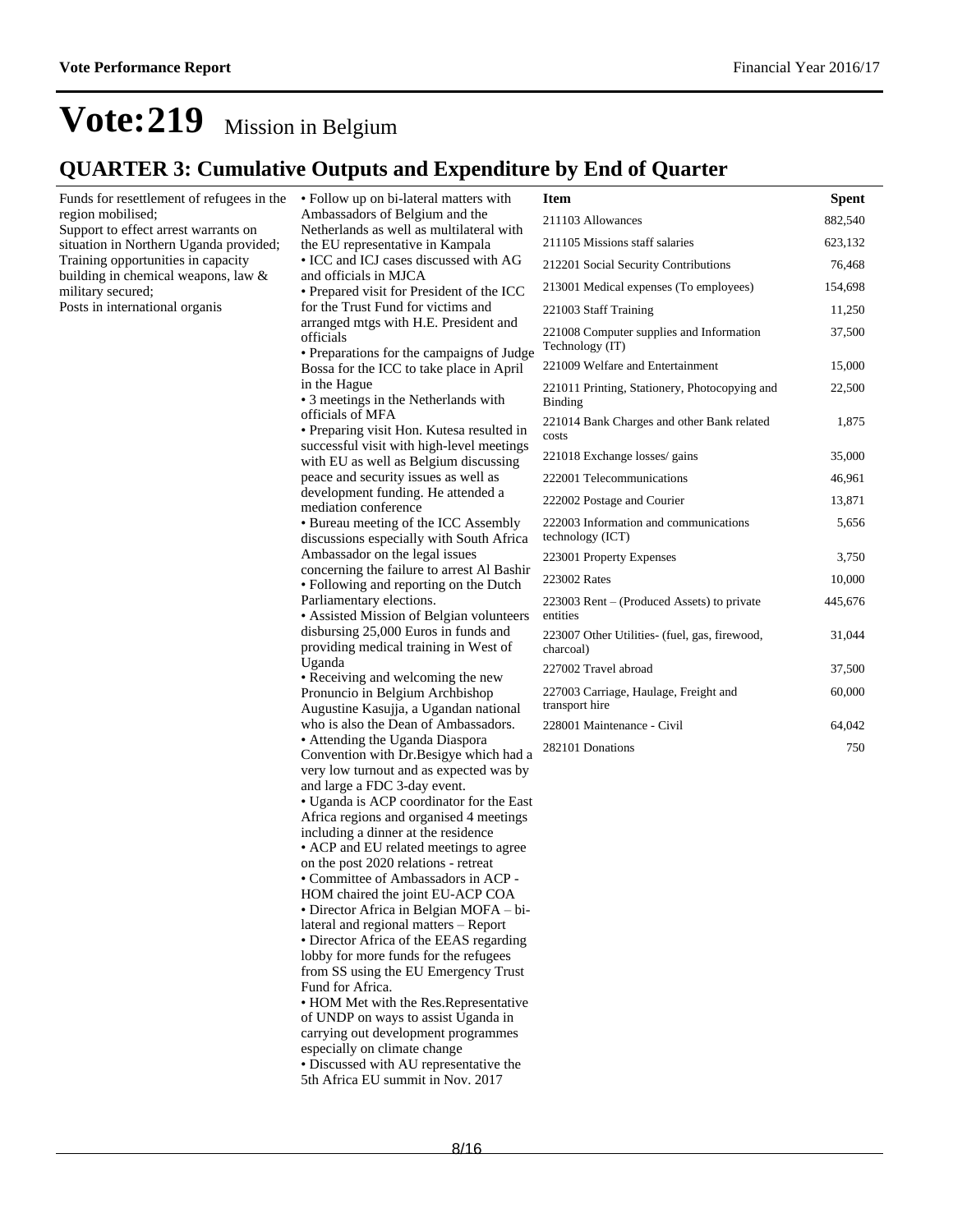## **QUARTER 3: Cumulative Outputs and Expenditure by End of Quarter**

| <b>Annual Planned Outputs</b>                                                                                                                                                                   | <b>Cumulative Outputs Achieved by</b> | Cumulative Expenditures made by                                | UShs            |
|-------------------------------------------------------------------------------------------------------------------------------------------------------------------------------------------------|---------------------------------------|----------------------------------------------------------------|-----------------|
|                                                                                                                                                                                                 | <b>End of Quarter</b>                 | the End of the Quarter to<br><b>Deliver Cumulative Outputs</b> | <i>Thousand</i> |
| $\mathbf{D}_{\text{c}}$ and $\mathbf{L}_{\text{c}}$ and $\mathbf{L}_{\text{c}}$ and $\mathbf{L}_{\text{c}}$ and $\mathbf{L}_{\text{c}}$ are $\mathbf{L}_{\text{c}}$ and $\mathbf{L}_{\text{c}}$ |                                       |                                                                |                 |

*Reasons for Variation in performance*

|                                                                                                                                                                                                                                            |                                                                                                                                                                                                                                                                                                                                              | <b>Total</b>                                             | 2,579,213      |
|--------------------------------------------------------------------------------------------------------------------------------------------------------------------------------------------------------------------------------------------|----------------------------------------------------------------------------------------------------------------------------------------------------------------------------------------------------------------------------------------------------------------------------------------------------------------------------------------------|----------------------------------------------------------|----------------|
|                                                                                                                                                                                                                                            |                                                                                                                                                                                                                                                                                                                                              | Wage Recurrent                                           | 623,132        |
|                                                                                                                                                                                                                                            |                                                                                                                                                                                                                                                                                                                                              | Non Wage Recurrent                                       | 1,956,081      |
|                                                                                                                                                                                                                                            |                                                                                                                                                                                                                                                                                                                                              | AIA                                                      | $\overline{0}$ |
| <b>Output: 02 Consulars services</b>                                                                                                                                                                                                       |                                                                                                                                                                                                                                                                                                                                              |                                                          |                |
| Protocol & Consular services provided.                                                                                                                                                                                                     | • 25,237 euros collected in NTR. To be                                                                                                                                                                                                                                                                                                       | <b>Item</b>                                              | <b>Spent</b>   |
| Ugandan Diaspora mobilised for national<br>development;<br>Scholarships, internships and exchange<br>programmes communicated.<br>Visas issued; Diplomatic, Protocol<br>Consular services extended to Ugandans.<br>Honorary Consuls for The | remitted to the consolidated fund<br>· Issued 431 visas to travellers to Uganda<br>• Issued 4 emergency travel documents to<br>Ugandans returning home<br>• Legalised 10 documents to be used in<br>Uganda<br>• Interviewed 06 Ugandans who lost their<br>documents.<br>• Issued 09 passports with assistance from<br>the Mission in London. | 211103 Allowances                                        | 210,612        |
|                                                                                                                                                                                                                                            |                                                                                                                                                                                                                                                                                                                                              | 221009 Welfare and Entertainment                         | 10,841         |
|                                                                                                                                                                                                                                            |                                                                                                                                                                                                                                                                                                                                              | $223003$ Rent – (Produced Assets) to private<br>entities | 81,416         |
|                                                                                                                                                                                                                                            |                                                                                                                                                                                                                                                                                                                                              | 223005 Electricity                                       | 43,312         |
|                                                                                                                                                                                                                                            |                                                                                                                                                                                                                                                                                                                                              | 223006 Water                                             | 10,719         |
|                                                                                                                                                                                                                                            |                                                                                                                                                                                                                                                                                                                                              | 226001 Insurances                                        | 17,343         |
|                                                                                                                                                                                                                                            |                                                                                                                                                                                                                                                                                                                                              | 227001 Travel inland                                     | 16,969         |
|                                                                                                                                                                                                                                            |                                                                                                                                                                                                                                                                                                                                              | 227002 Travel abroad                                     | 75,000         |
|                                                                                                                                                                                                                                            |                                                                                                                                                                                                                                                                                                                                              | 227004 Fuel, Lubricants and Oils                         | 10,500         |
|                                                                                                                                                                                                                                            |                                                                                                                                                                                                                                                                                                                                              | 228001 Maintenance - Civil                               | 12,500         |
|                                                                                                                                                                                                                                            |                                                                                                                                                                                                                                                                                                                                              | 228002 Maintenance - Vehicles                            | 8,533          |

#### *Reasons for Variation in performance*

- With the introduction of the E-VISA application most travellers have opted to get their Visas issued at Entebbe Airport then having to come to the Embassy thus a reduction the visas issued and the collection of NTR.

| 497,744        | <b>Total</b>          |
|----------------|-----------------------|
| $\overline{0}$ | <b>Wage Recurrent</b> |
| 497,744        | Non Wage Recurrent    |
| $\theta$       | AIA                   |
|                |                       |

**Output: 04 Promotion of trade, tourism, education, and investment**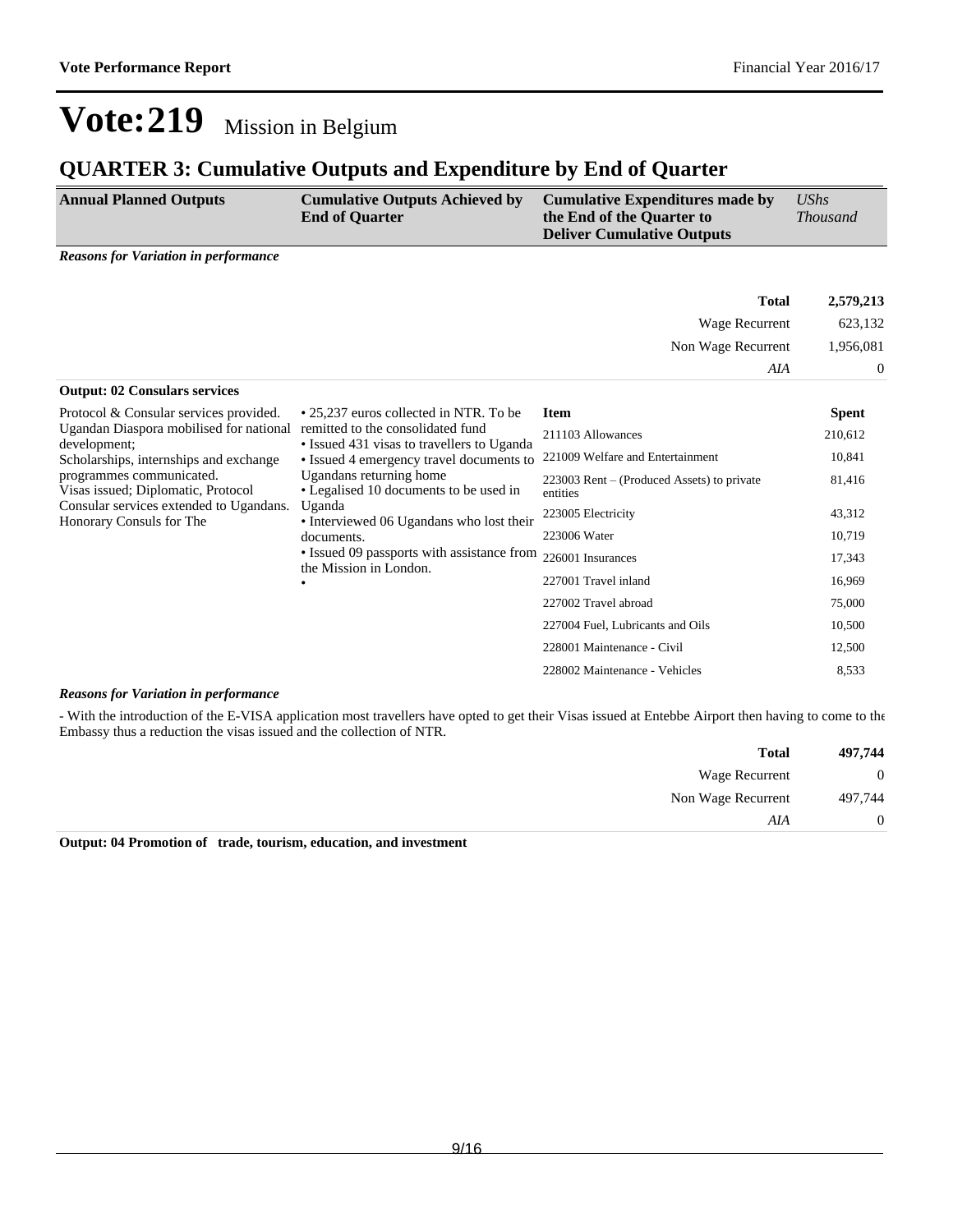## **QUARTER 3: Cumulative Outputs and Expenditure by End of Quarter**

| <b>Annual Planned Outputs</b>                                  | <b>Cumulative Outputs Achieved by</b><br><b>End of Quarter</b>                                                                                                                                                                                                                                                                                                                                                                                                                                                                                                                                                                                                                                                                                                                                                                                                                                                                                                                                                                                                           | <b>Cumulative Expenditures made by</b><br>the End of the Quarter to<br><b>Deliver Cumulative Outputs</b> | <b>UShs</b><br><b>Thousand</b> |
|----------------------------------------------------------------|--------------------------------------------------------------------------------------------------------------------------------------------------------------------------------------------------------------------------------------------------------------------------------------------------------------------------------------------------------------------------------------------------------------------------------------------------------------------------------------------------------------------------------------------------------------------------------------------------------------------------------------------------------------------------------------------------------------------------------------------------------------------------------------------------------------------------------------------------------------------------------------------------------------------------------------------------------------------------------------------------------------------------------------------------------------------------|----------------------------------------------------------------------------------------------------------|--------------------------------|
| Uganda as a favourite tourist destination                      | • Mini-lab at MOFA on Commercial and                                                                                                                                                                                                                                                                                                                                                                                                                                                                                                                                                                                                                                                                                                                                                                                                                                                                                                                                                                                                                                     | <b>Item</b>                                                                                              | <b>Spent</b>                   |
| promoted;                                                      | Economic Diplomacy                                                                                                                                                                                                                                                                                                                                                                                                                                                                                                                                                                                                                                                                                                                                                                                                                                                                                                                                                                                                                                                       | 211103 Allowances                                                                                        | 47,158                         |
| Incoming $&$ outgoing tourism promotion<br>missions organised; | • January Kampala Follow up with<br>investors Eco Fountain as well as the<br>solutions for the phytosanitary conditions<br>for Uganda's export into the EU.                                                                                                                                                                                                                                                                                                                                                                                                                                                                                                                                                                                                                                                                                                                                                                                                                                                                                                              | 221001 Advertising and Public Relations                                                                  | 5,395                          |
|                                                                |                                                                                                                                                                                                                                                                                                                                                                                                                                                                                                                                                                                                                                                                                                                                                                                                                                                                                                                                                                                                                                                                          | 221008 Computer supplies and Information<br>Technology (IT)                                              | 10,000                         |
|                                                                | • Meetings with farmers of the Uganda                                                                                                                                                                                                                                                                                                                                                                                                                                                                                                                                                                                                                                                                                                                                                                                                                                                                                                                                                                                                                                    | 221009 Welfare and Entertainment                                                                         | 14,500                         |
|                                                                | <b>Agribusiness Association</b><br>• Visiting lodges near Fort Portal and<br>Mountain of the Moon Hotel which is<br>being matched with a Hotel school in                                                                                                                                                                                                                                                                                                                                                                                                                                                                                                                                                                                                                                                                                                                                                                                                                                                                                                                 | 222001 Telecommunications                                                                                | 750                            |
|                                                                |                                                                                                                                                                                                                                                                                                                                                                                                                                                                                                                                                                                                                                                                                                                                                                                                                                                                                                                                                                                                                                                                          | 222003 Information and communications<br>technology (ICT)                                                | 4,500                          |
|                                                                | Belgium<br>• Project proposal on making building                                                                                                                                                                                                                                                                                                                                                                                                                                                                                                                                                                                                                                                                                                                                                                                                                                                                                                                                                                                                                         | 223001 Property Expenses                                                                                 | 2,500                          |
|                                                                | materials out of bamboo – company                                                                                                                                                                                                                                                                                                                                                                                                                                                                                                                                                                                                                                                                                                                                                                                                                                                                                                                                                                                                                                        | 223002 Rates                                                                                             | 2,500                          |
|                                                                | called VAC<br>• Meetings to facilitate Eco-Fountain with<br>the contacts in Ministry of Water and<br>others.                                                                                                                                                                                                                                                                                                                                                                                                                                                                                                                                                                                                                                                                                                                                                                                                                                                                                                                                                             | 223003 Rent – (Produced Assets) to private<br>entities                                                   | 15,250                         |
|                                                                |                                                                                                                                                                                                                                                                                                                                                                                                                                                                                                                                                                                                                                                                                                                                                                                                                                                                                                                                                                                                                                                                          | 227002 Travel abroad                                                                                     | 300                            |
|                                                                | • Interested importer of Uganda fruits –<br>Flowertop Mr. van Herck but also fresh<br>fish, curry leaves etc.<br>• Belgian Mission planned for last quarter<br>of this year to Uganda with the Chambers<br>of Commerce in Belgium.<br>• Obtained two trainings for Ugandans for<br><b>OPCW</b> courses<br>• NABC options for cooperation and<br>promotion discussed for 2017/18. Poultry<br>mission leaving for Uganda in September<br>2017.<br>• Meeting a Ugandan trainee (for 3<br>months) at the International Energy<br><b>Charter Secretariat</b><br>• Discussion with Director of WCO who<br>went to Uganda launching a new border<br>control monitoring system at border areas<br>in Uganda with the URA.<br>• Facilitated a delegation of 30 people<br>visiting Uganda for Erasmus Mundus<br>Project to monitor and evaluate the<br>CARIBU project at Makerere University<br>• Met officials from Ghent University<br>Brussels about the possibility of exchange<br>program, 07 students were agreed under<br>this arrangement and preparing an MoU<br>with MUK | 227003 Carriage, Haulage, Freight and<br>transport hire                                                  | 18                             |

#### *Reasons for Variation in performance*

| Total                         | 102,871   |
|-------------------------------|-----------|
| Wage Recurrent                | $\theta$  |
| Non Wage Recurrent            | 102,871   |
| AIA                           | $\theta$  |
| <b>Total For SubProgramme</b> | 3,179,829 |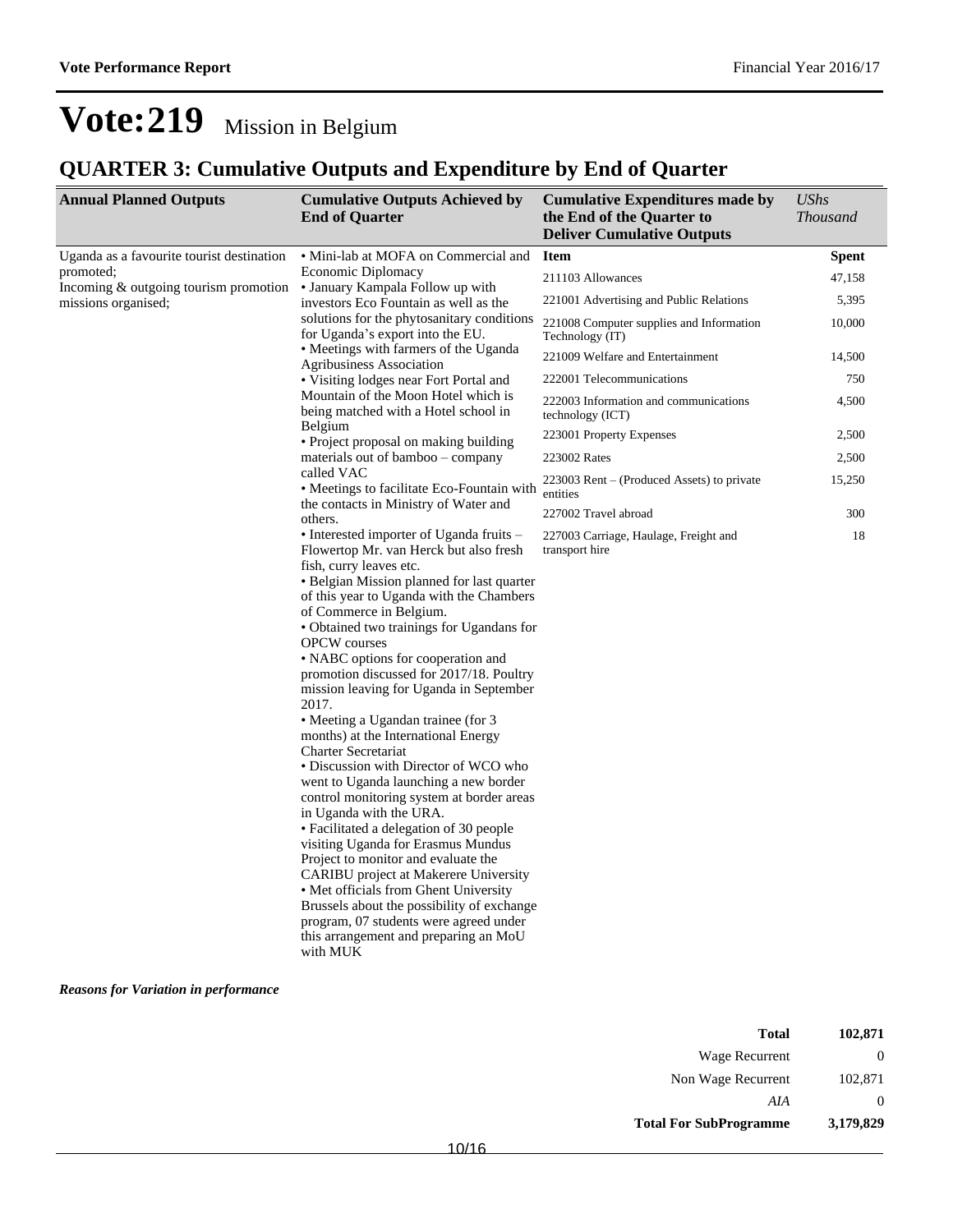## **QUARTER 3: Cumulative Outputs and Expenditure by End of Quarter**

| <b>Annual Planned Outputs</b>                                            | <b>Cumulative Outputs Achieved by</b><br><b>End of Quarter</b>                                         | <b>Cumulative Expenditures made by</b><br>the End of the Quarter to<br><b>Deliver Cumulative Outputs</b> | <b>UShs</b><br><b>Thousand</b> |
|--------------------------------------------------------------------------|--------------------------------------------------------------------------------------------------------|----------------------------------------------------------------------------------------------------------|--------------------------------|
|                                                                          |                                                                                                        | Wage Recurrent                                                                                           | 623,132                        |
|                                                                          |                                                                                                        | Non Wage Recurrent                                                                                       | 2,556,697                      |
|                                                                          |                                                                                                        | AIA                                                                                                      | $\boldsymbol{0}$               |
| <b>Development Projects</b>                                              |                                                                                                        |                                                                                                          |                                |
| Project: 0975 Strengthening Mission in Belgium                           |                                                                                                        |                                                                                                          |                                |
| <b>Capital Purchases</b>                                                 |                                                                                                        |                                                                                                          |                                |
| <b>Output: 72 Government Buildings and Administrative Infrastructure</b> |                                                                                                        |                                                                                                          |                                |
| official residence renovated                                             | The Mission signed a contract for partial                                                              | <b>Item</b>                                                                                              | <b>Spent</b>                   |
| empty plot- Clos de Laurrier developed                                   | renovation of the official residence and<br>works will last 2months to end of June                     | 312101 Non-Residential Buildings                                                                         | 80,000                         |
|                                                                          | 2017                                                                                                   | 312102 Residential Buildings                                                                             | 403,191                        |
| <b>Reasons for Variation in performance</b>                              |                                                                                                        |                                                                                                          |                                |
|                                                                          | Bids were received for renovation of the Chancery and the contract will be signed by the end of the FY |                                                                                                          |                                |
|                                                                          |                                                                                                        | <b>Total</b>                                                                                             | 483,191                        |
|                                                                          |                                                                                                        | GoU Development                                                                                          | 483,191                        |
|                                                                          |                                                                                                        | <b>External Financing</b>                                                                                | $\boldsymbol{0}$               |
|                                                                          |                                                                                                        | <b>AIA</b>                                                                                               | $\boldsymbol{0}$               |
|                                                                          |                                                                                                        | <b>Total For SubProgramme</b>                                                                            | 483,191                        |
|                                                                          |                                                                                                        | GoU Development                                                                                          | 483,191                        |
|                                                                          |                                                                                                        | <b>External Financing</b>                                                                                | $\boldsymbol{0}$               |
|                                                                          |                                                                                                        | <b>AIA</b>                                                                                               | $\boldsymbol{0}$               |
|                                                                          |                                                                                                        | <b>GRAND TOTAL</b>                                                                                       | 3,663,020                      |
|                                                                          |                                                                                                        | Wage Recurrent                                                                                           | 623,132                        |
|                                                                          |                                                                                                        | Non Wage Recurrent                                                                                       | 2,556,697                      |
|                                                                          |                                                                                                        | <b>GoU</b> Development                                                                                   | 483,191                        |
|                                                                          |                                                                                                        | <b>External Financing</b>                                                                                | $\boldsymbol{0}$               |
|                                                                          |                                                                                                        | AIA                                                                                                      | $\boldsymbol{0}$               |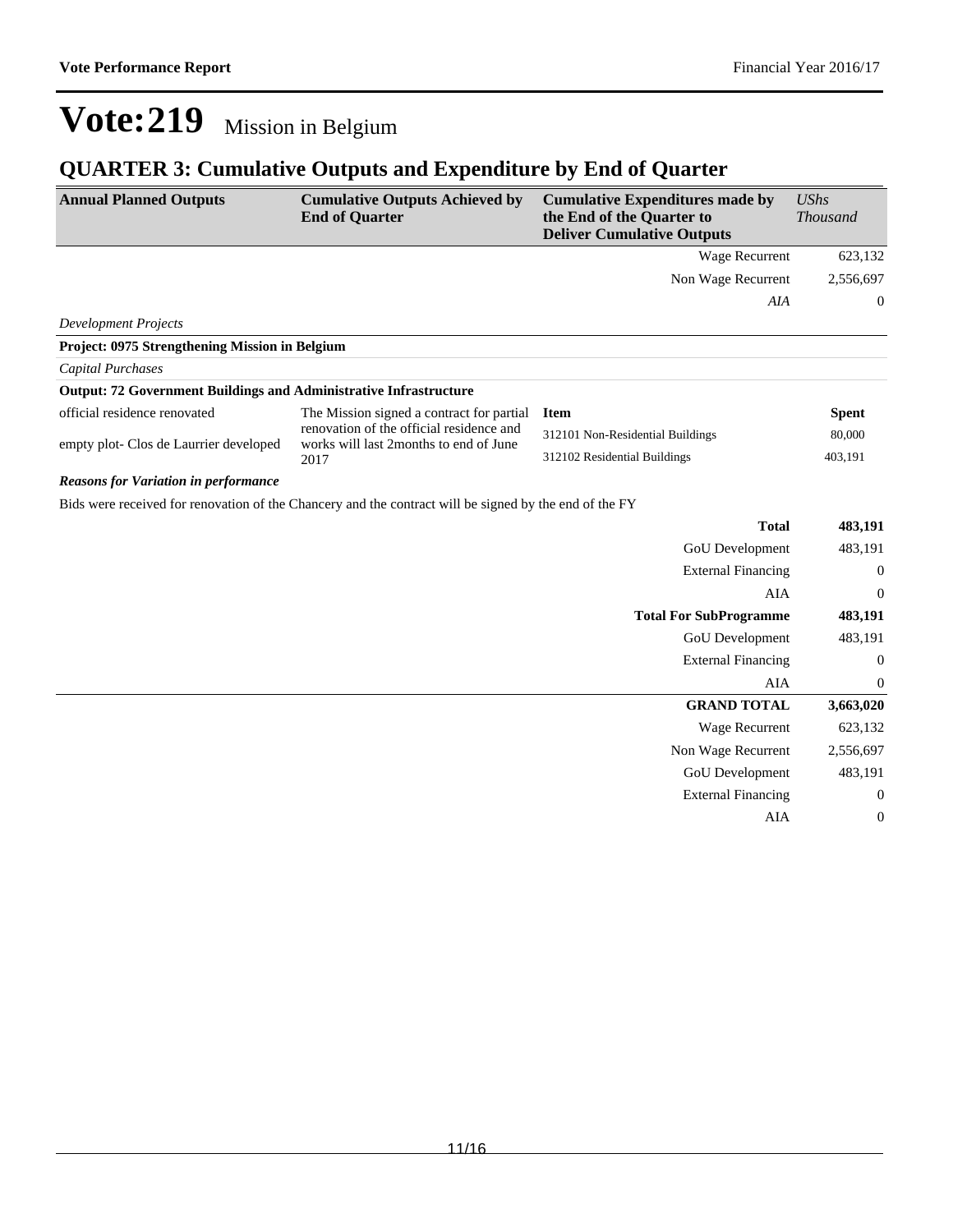Wage Recurrent 623,132 Non Wage Recurrent 1,956,081

*AIA* 0

## **Vote:219** Mission in Belgium

## **QUARTER 3: Outputs and Expenditure in Quarter**

| <b>Outputs Planned in Quarter</b>                                                  | <b>Actual Outputs Achieved in</b><br>Quarter | <b>Expenditures incurred in the</b><br><b>Quarter to deliver outputs</b> | <b>UShs</b><br><b>Thousand</b> |
|------------------------------------------------------------------------------------|----------------------------------------------|--------------------------------------------------------------------------|--------------------------------|
| <b>Program: 52 Overseas Mission Services</b>                                       |                                              |                                                                          |                                |
| <b>Recurrent Programmes</b>                                                        |                                              |                                                                          |                                |
| <b>Subprogram: 01 Headquarters Brussels</b>                                        |                                              |                                                                          |                                |
| <b>Outputs Provided</b>                                                            |                                              |                                                                          |                                |
| <b>Output: 01 Cooperation frameworks</b>                                           |                                              |                                                                          |                                |
| Funds for resettlement of refugees in the                                          |                                              | <b>Item</b>                                                              | <b>Spent</b>                   |
| region mobilised;<br>Support to effect arrest warrants on                          |                                              | 211103 Allowances                                                        | 882,540                        |
| situation in Northern Uganda provided;                                             |                                              | 211105 Missions staff salaries                                           | 623,132                        |
| Training opportunities in capacity building<br>in chemical weapons, law & military |                                              | 212201 Social Security Contributions                                     | 76,468                         |
| secured:                                                                           |                                              | 213001 Medical expenses (To employees)                                   | 154,698                        |
| Posts in international organis                                                     |                                              | 221003 Staff Training                                                    | 11,250                         |
|                                                                                    |                                              | 221008 Computer supplies and Information<br>Technology (IT)              | 37,500                         |
|                                                                                    |                                              | 221009 Welfare and Entertainment                                         | 15,000                         |
|                                                                                    |                                              | 221011 Printing, Stationery, Photocopying and<br>Binding                 | 22,500                         |
|                                                                                    |                                              | 221014 Bank Charges and other Bank related<br>costs                      | 1,875                          |
|                                                                                    |                                              | 221018 Exchange losses/ gains                                            | 35,000                         |
|                                                                                    |                                              | 222001 Telecommunications                                                | 46,961                         |
|                                                                                    |                                              | 222002 Postage and Courier                                               | 13,871                         |
|                                                                                    |                                              | 222003 Information and communications<br>technology (ICT)                | 5,656                          |
|                                                                                    |                                              | 223001 Property Expenses                                                 | 3,750                          |
|                                                                                    |                                              | 223002 Rates                                                             | 10,000                         |
|                                                                                    |                                              | 223003 Rent – (Produced Assets) to private<br>entities                   | 445,676                        |
|                                                                                    |                                              | 223007 Other Utilities- (fuel, gas, firewood,<br>charcoal)               | 31,044                         |
|                                                                                    |                                              | 227002 Travel abroad                                                     | 37,500                         |
|                                                                                    |                                              | 227003 Carriage, Haulage, Freight and<br>transport hire                  | 60,000                         |
|                                                                                    |                                              | 228001 Maintenance - Civil                                               | 64,042                         |
|                                                                                    |                                              | 282101 Donations                                                         | 750                            |
| <b>Reasons for Variation in performance</b>                                        |                                              |                                                                          |                                |
|                                                                                    |                                              | <b>Total</b>                                                             | 2,579,213                      |

| <b>Output: 02 Consulars services</b> |  |
|--------------------------------------|--|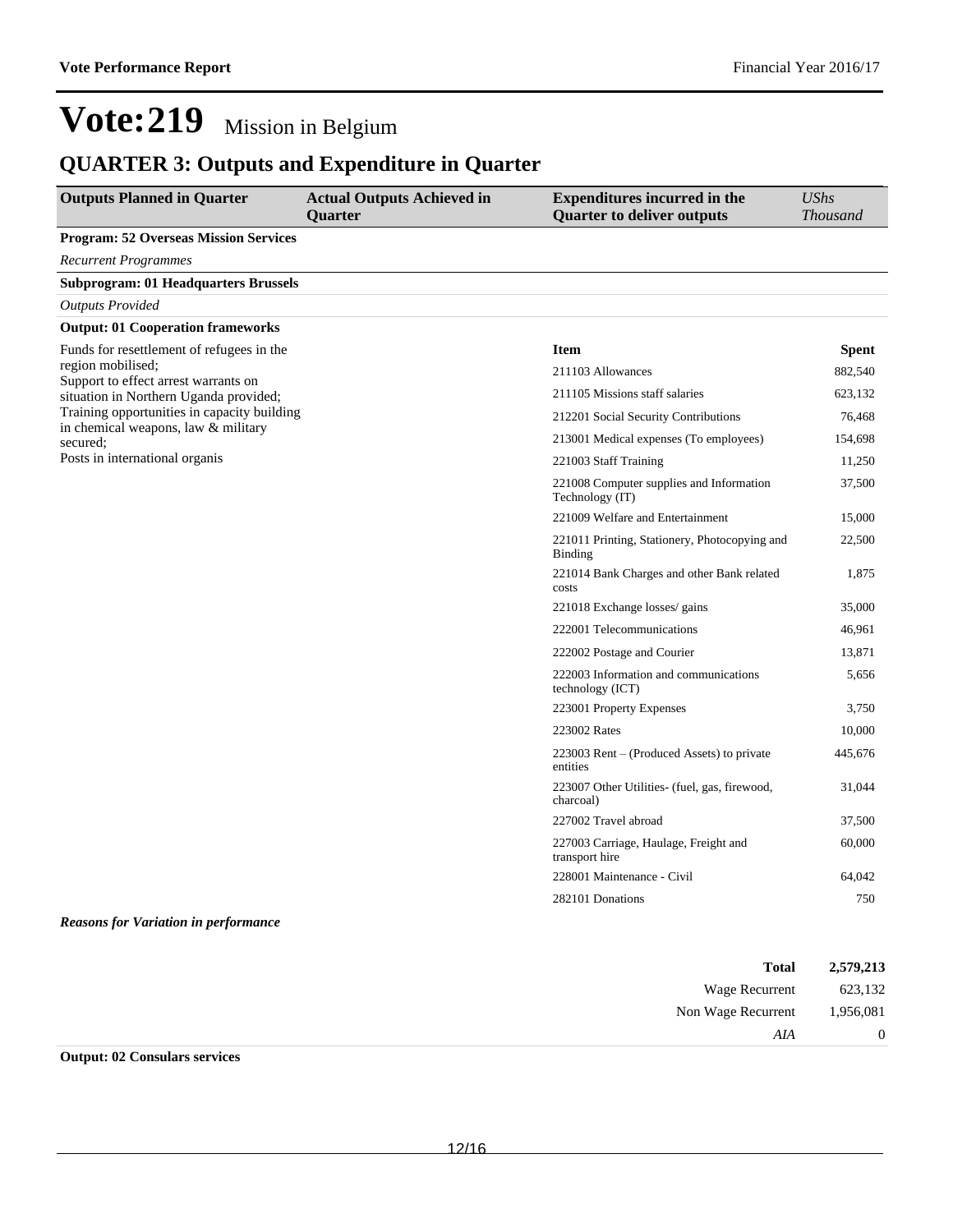## **QUARTER 3: Outputs and Expenditure in Quarter**

| <b>Outputs Planned in Quarter</b>                                                                                                                                               | <b>Actual Outputs Achieved in</b><br><b>Ouarter</b> | <b>Expenditures incurred in the</b><br><b>Ouarter to deliver outputs</b> | UShs<br><i>Thousand</i> |
|---------------------------------------------------------------------------------------------------------------------------------------------------------------------------------|-----------------------------------------------------|--------------------------------------------------------------------------|-------------------------|
| Protocol & Consular services provided.                                                                                                                                          |                                                     | <b>Item</b>                                                              | <b>Spent</b>            |
| Ugandan Diaspora mobilised for national<br>development;                                                                                                                         |                                                     | 211103 Allowances                                                        | 210,612                 |
| Scholarships, internships and exchange<br>programmes communicated.<br>Visas issued; Diplomatic, Protocol<br>Consular services extended to Ugandans.<br>Honorary Consuls for The |                                                     | 221009 Welfare and Entertainment                                         | 10,841                  |
|                                                                                                                                                                                 |                                                     | 223003 Rent – (Produced Assets) to private<br>entities                   | 81,416                  |
|                                                                                                                                                                                 |                                                     | 223005 Electricity                                                       | 43,312                  |
|                                                                                                                                                                                 |                                                     | 223006 Water                                                             | 10,719                  |
|                                                                                                                                                                                 |                                                     | 226001 Insurances                                                        | 17,343                  |
|                                                                                                                                                                                 |                                                     | 227001 Travel inland                                                     | 16,969                  |
|                                                                                                                                                                                 |                                                     | 227002 Travel abroad                                                     | 75,000                  |
|                                                                                                                                                                                 |                                                     | 227004 Fuel, Lubricants and Oils                                         | 10,500                  |
|                                                                                                                                                                                 |                                                     | 228001 Maintenance - Civil                                               | 12,500                  |
|                                                                                                                                                                                 |                                                     | 228002 Maintenance - Vehicles                                            | 8,533                   |

#### *Reasons for Variation in performance*

- With the introduction of the E-VISA application most travellers have opted to get their Visas issued at Entebbe Airport then having to come to the Embassy thus a reduction the visas issued and the collection of NTR.

|                                                                   | <b>Total</b>                                                | 497,744      |
|-------------------------------------------------------------------|-------------------------------------------------------------|--------------|
|                                                                   | Wage Recurrent                                              | $\bf{0}$     |
|                                                                   | Non Wage Recurrent                                          | 497,744      |
|                                                                   | AIA                                                         | 0            |
| Output: 04 Promotion of trade, tourism, education, and investment |                                                             |              |
| Uganda as a favourite tourist destination                         | <b>Item</b>                                                 | <b>Spent</b> |
| promoted;                                                         | 211103 Allowances                                           | 47,158       |
| Incoming $&$ outgoing tourism promotion                           | 221001 Advertising and Public Relations                     | 5,395        |
| missions organised;                                               | 221008 Computer supplies and Information<br>Technology (IT) | 10,000       |
|                                                                   | 221009 Welfare and Entertainment                            | 14,500       |
|                                                                   | 222001 Telecommunications                                   | 750          |
|                                                                   | 222003 Information and communications<br>technology (ICT)   | 4,500        |
|                                                                   | 223001 Property Expenses                                    | 2,500        |
|                                                                   | 223002 Rates                                                | 2,500        |
|                                                                   | 223003 Rent – (Produced Assets) to private<br>entities      | 15,250       |
|                                                                   | 227002 Travel abroad                                        | 300          |
|                                                                   | 227003 Carriage, Haulage, Freight and<br>transport hire     | 18           |
| <b>Reasons for Variation in performance</b>                       |                                                             |              |

| 102,871        | <b>Total</b>                  |       |
|----------------|-------------------------------|-------|
| $\overline{0}$ | Wage Recurrent                |       |
| 102,871        | Non Wage Recurrent            |       |
| $\Omega$       | AIA                           |       |
| 3,179,829      | <b>Total For SubProgramme</b> | 10110 |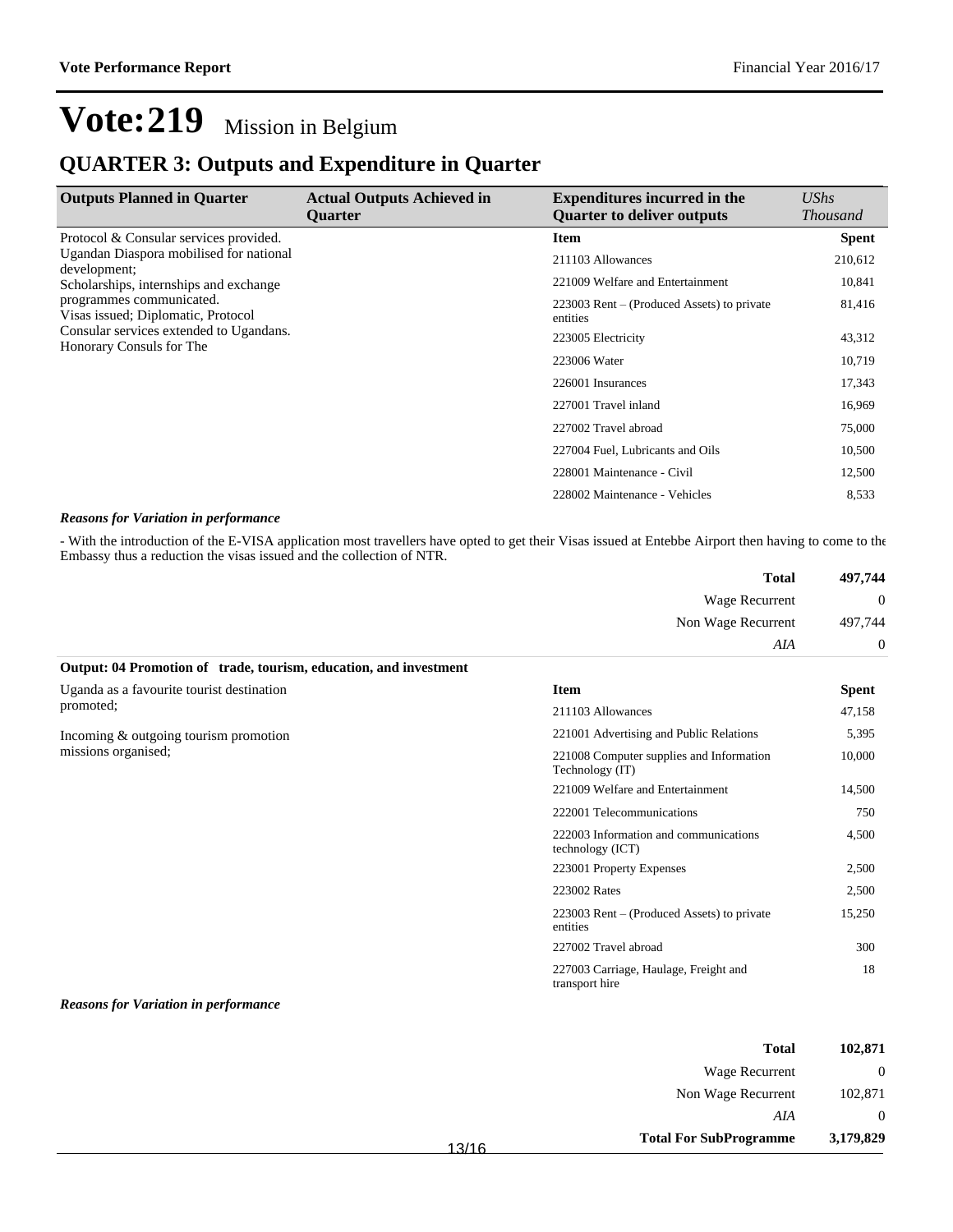## **QUARTER 3: Outputs and Expenditure in Quarter**

| Wage Recurrent<br>623,132<br>Non Wage Recurrent<br>2,556,697<br><b>AIA</b><br>$\boldsymbol{0}$<br><b>Development Projects</b><br>Project: 0975 Strengthening Mission in Belgium<br>Capital Purchases<br><b>Output: 72 Government Buildings and Administrative Infrastructure</b><br>official residence renovated<br><b>Item</b><br><b>Spent</b><br>80,000<br>312101 Non-Residential Buildings<br>empty plot- Clos de Laurrier developed<br>312102 Residential Buildings<br>403,191<br><b>Reasons for Variation in performance</b><br>Bids were received for renovation of the Chancery and the contract will be signed by the end of the FY<br><b>Total</b><br>483,191<br><b>GoU</b> Development<br>483,191<br><b>External Financing</b><br>$\boldsymbol{0}$<br><b>AIA</b><br>$\boldsymbol{0}$<br><b>Total For SubProgramme</b><br>483,191<br><b>GoU</b> Development<br>483,191 | <b>Outputs Planned in Quarter</b> | <b>Actual Outputs Achieved in</b> | <b>Expenditures incurred in the</b> | <b>UShs</b>     |
|---------------------------------------------------------------------------------------------------------------------------------------------------------------------------------------------------------------------------------------------------------------------------------------------------------------------------------------------------------------------------------------------------------------------------------------------------------------------------------------------------------------------------------------------------------------------------------------------------------------------------------------------------------------------------------------------------------------------------------------------------------------------------------------------------------------------------------------------------------------------------------|-----------------------------------|-----------------------------------|-------------------------------------|-----------------|
|                                                                                                                                                                                                                                                                                                                                                                                                                                                                                                                                                                                                                                                                                                                                                                                                                                                                                 |                                   | <b>Quarter</b>                    | <b>Quarter to deliver outputs</b>   | <b>Thousand</b> |
|                                                                                                                                                                                                                                                                                                                                                                                                                                                                                                                                                                                                                                                                                                                                                                                                                                                                                 |                                   |                                   |                                     |                 |
|                                                                                                                                                                                                                                                                                                                                                                                                                                                                                                                                                                                                                                                                                                                                                                                                                                                                                 |                                   |                                   |                                     |                 |
|                                                                                                                                                                                                                                                                                                                                                                                                                                                                                                                                                                                                                                                                                                                                                                                                                                                                                 |                                   |                                   |                                     |                 |
|                                                                                                                                                                                                                                                                                                                                                                                                                                                                                                                                                                                                                                                                                                                                                                                                                                                                                 |                                   |                                   |                                     |                 |
|                                                                                                                                                                                                                                                                                                                                                                                                                                                                                                                                                                                                                                                                                                                                                                                                                                                                                 |                                   |                                   |                                     |                 |
|                                                                                                                                                                                                                                                                                                                                                                                                                                                                                                                                                                                                                                                                                                                                                                                                                                                                                 |                                   |                                   |                                     |                 |
|                                                                                                                                                                                                                                                                                                                                                                                                                                                                                                                                                                                                                                                                                                                                                                                                                                                                                 |                                   |                                   |                                     |                 |
|                                                                                                                                                                                                                                                                                                                                                                                                                                                                                                                                                                                                                                                                                                                                                                                                                                                                                 |                                   |                                   |                                     |                 |
|                                                                                                                                                                                                                                                                                                                                                                                                                                                                                                                                                                                                                                                                                                                                                                                                                                                                                 |                                   |                                   |                                     |                 |
|                                                                                                                                                                                                                                                                                                                                                                                                                                                                                                                                                                                                                                                                                                                                                                                                                                                                                 |                                   |                                   |                                     |                 |
|                                                                                                                                                                                                                                                                                                                                                                                                                                                                                                                                                                                                                                                                                                                                                                                                                                                                                 |                                   |                                   |                                     |                 |
|                                                                                                                                                                                                                                                                                                                                                                                                                                                                                                                                                                                                                                                                                                                                                                                                                                                                                 |                                   |                                   |                                     |                 |
|                                                                                                                                                                                                                                                                                                                                                                                                                                                                                                                                                                                                                                                                                                                                                                                                                                                                                 |                                   |                                   |                                     |                 |
|                                                                                                                                                                                                                                                                                                                                                                                                                                                                                                                                                                                                                                                                                                                                                                                                                                                                                 |                                   |                                   |                                     |                 |
|                                                                                                                                                                                                                                                                                                                                                                                                                                                                                                                                                                                                                                                                                                                                                                                                                                                                                 |                                   |                                   |                                     |                 |
|                                                                                                                                                                                                                                                                                                                                                                                                                                                                                                                                                                                                                                                                                                                                                                                                                                                                                 |                                   |                                   |                                     |                 |
|                                                                                                                                                                                                                                                                                                                                                                                                                                                                                                                                                                                                                                                                                                                                                                                                                                                                                 |                                   |                                   |                                     |                 |
|                                                                                                                                                                                                                                                                                                                                                                                                                                                                                                                                                                                                                                                                                                                                                                                                                                                                                 |                                   |                                   |                                     |                 |
| <b>External Financing</b><br>$\boldsymbol{0}$                                                                                                                                                                                                                                                                                                                                                                                                                                                                                                                                                                                                                                                                                                                                                                                                                                   |                                   |                                   |                                     |                 |
| AIA<br>0                                                                                                                                                                                                                                                                                                                                                                                                                                                                                                                                                                                                                                                                                                                                                                                                                                                                        |                                   |                                   |                                     |                 |
| <b>GRAND TOTAL</b><br>3,663,020                                                                                                                                                                                                                                                                                                                                                                                                                                                                                                                                                                                                                                                                                                                                                                                                                                                 |                                   |                                   |                                     |                 |
| 623,132<br>Wage Recurrent                                                                                                                                                                                                                                                                                                                                                                                                                                                                                                                                                                                                                                                                                                                                                                                                                                                       |                                   |                                   |                                     |                 |
| Non Wage Recurrent<br>2,556,697                                                                                                                                                                                                                                                                                                                                                                                                                                                                                                                                                                                                                                                                                                                                                                                                                                                 |                                   |                                   |                                     |                 |
| <b>GoU</b> Development<br>483,191                                                                                                                                                                                                                                                                                                                                                                                                                                                                                                                                                                                                                                                                                                                                                                                                                                               |                                   |                                   |                                     |                 |
| <b>External Financing</b><br>0                                                                                                                                                                                                                                                                                                                                                                                                                                                                                                                                                                                                                                                                                                                                                                                                                                                  |                                   |                                   |                                     |                 |
| AIA<br>$\boldsymbol{0}$                                                                                                                                                                                                                                                                                                                                                                                                                                                                                                                                                                                                                                                                                                                                                                                                                                                         |                                   |                                   |                                     |                 |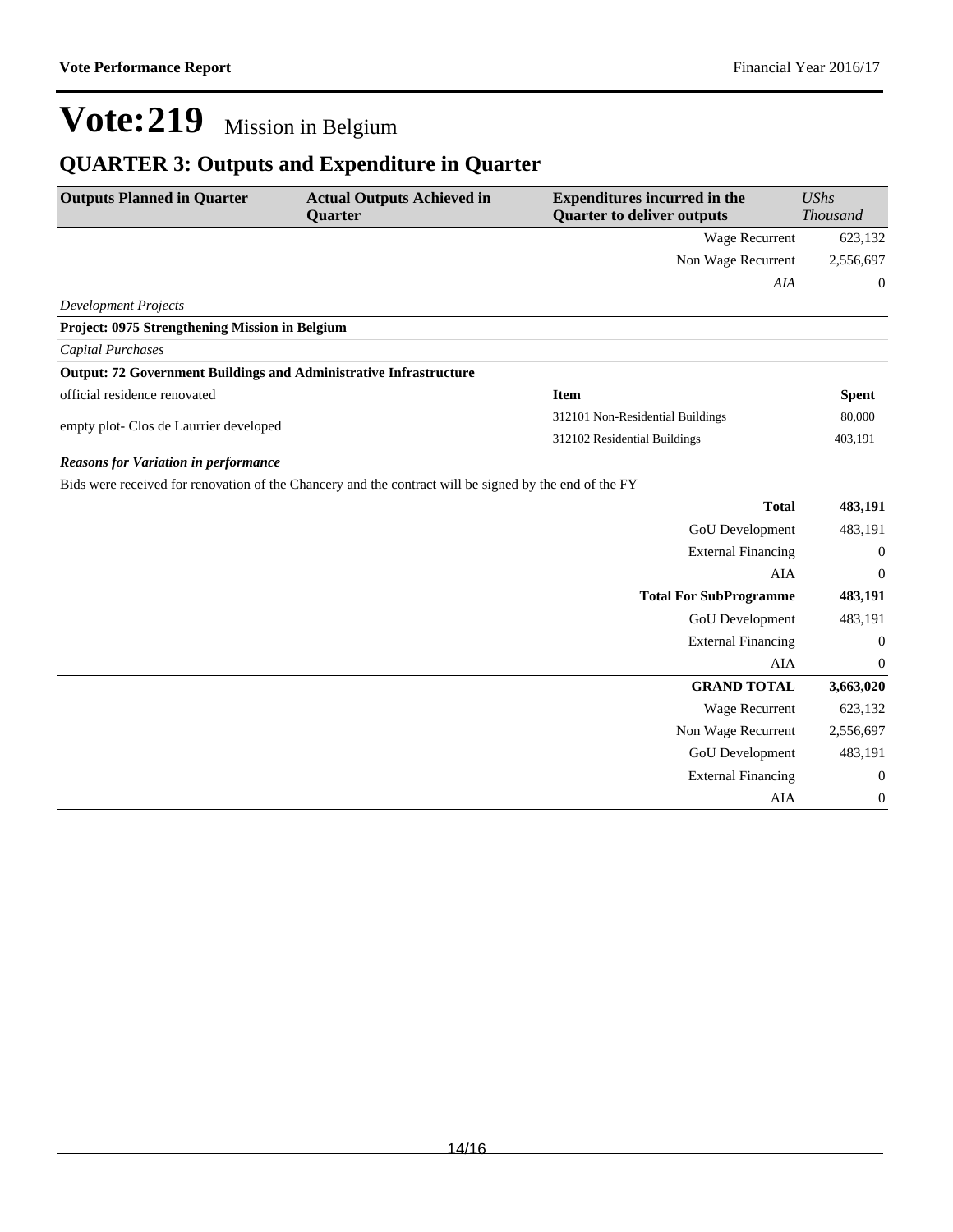*AIA 0 0 0*

# **Vote:219** Mission in Belgium

## **QUARTER 4: Revised Workplan**

| <b>Estimated Funds Available in Quarter</b><br><b>Planned Outputs for the</b><br>(from balance brought forward and actual/expected releaes)<br><b>Ouarter</b> | <b>UShs Thousand</b> |
|---------------------------------------------------------------------------------------------------------------------------------------------------------------|----------------------|
|---------------------------------------------------------------------------------------------------------------------------------------------------------------|----------------------|

#### **Program: 52 Overseas Mission Services**

*Recurrent Programmes*

#### **Subprogram: 01 Headquarters Brussels**

#### *Outputs Provided*

#### **Output: 01 Cooperation frameworks**

| Funds for resettlement of refugees in the region mobilised;<br>Support to effect arrest warrants on situation in Northern<br>Uganda provided;<br>Training opportunities in capacity building in chemical<br>weapons, law & military secured;<br>Posts in international organis | <b>Item</b>                                            | <b>Balance b/f</b> | <b>New Funds</b> | <b>Total</b> |
|--------------------------------------------------------------------------------------------------------------------------------------------------------------------------------------------------------------------------------------------------------------------------------|--------------------------------------------------------|--------------------|------------------|--------------|
|                                                                                                                                                                                                                                                                                | 211103 Allowances                                      | 36,000             | $\overline{0}$   | 36,000       |
|                                                                                                                                                                                                                                                                                | 212201 Social Security Contributions                   | 4,532              | $\overline{0}$   | 4,532        |
|                                                                                                                                                                                                                                                                                | 213001 Medical expenses (To employees)                 | 107,802            | $\overline{0}$   | 107,802      |
|                                                                                                                                                                                                                                                                                | 221003 Staff Training                                  | 22,500             | $\overline{0}$   | 22,500       |
|                                                                                                                                                                                                                                                                                | 221009 Welfare and Entertainment                       | 1,500              | $\overline{0}$   | 1,500        |
|                                                                                                                                                                                                                                                                                | 221018 Exchange losses/ gains                          | 17,500             | $\mathbf{0}$     | 17,500       |
|                                                                                                                                                                                                                                                                                | 222001 Telecommunications                              | 5,539              | $\overline{0}$   | 5,539        |
|                                                                                                                                                                                                                                                                                | 222002 Postage and Courier                             | 16,129             | $\overline{0}$   | 16,129       |
|                                                                                                                                                                                                                                                                                | 222003 Information and communications technology (ICT) | 1,844              | $\overline{0}$   | 1,844        |
|                                                                                                                                                                                                                                                                                | 223002 Rates                                           | 20,000             | $\Omega$         | 20,000       |
|                                                                                                                                                                                                                                                                                | 227003 Carriage, Haulage, Freight and transport hire   | 30,000             | $\overline{0}$   | 30,000       |
|                                                                                                                                                                                                                                                                                | 228001 Maintenance - Civil                             | 10,958             | $\overline{0}$   | 10,958       |
|                                                                                                                                                                                                                                                                                | 282101 Donations                                       | 1,500              | $\overline{0}$   | 1,500        |
|                                                                                                                                                                                                                                                                                | <b>Total</b>                                           | 275,804            | $\overline{0}$   | 275,804      |
|                                                                                                                                                                                                                                                                                | <b>Wage Recurrent</b>                                  | 0                  | 0                | 0            |
|                                                                                                                                                                                                                                                                                | <b>Non Wage Recurrent</b>                              | (222, 838)         | 0                | (222, 838)   |
|                                                                                                                                                                                                                                                                                | AIA                                                    | 0                  | 0                | 0            |

#### **Output: 02 Consulars services**

| Protocol & Consular services provided. Ugandan Diaspora<br>mobilised for national development:<br>Scholarships, internships and exchange programmes<br>communicated.<br>Visas issued; Diplomatic, Protocol Consular services<br>extended to Ugandans.<br>Honorary Consuls for The | Item                                                | <b>Balance b/f</b>     | <b>New Funds</b> | <b>Total</b> |
|-----------------------------------------------------------------------------------------------------------------------------------------------------------------------------------------------------------------------------------------------------------------------------------|-----------------------------------------------------|------------------------|------------------|--------------|
|                                                                                                                                                                                                                                                                                   | 211103 Allowances                                   | (70, 204)              | $\mathbf{0}$     | (70, 204)    |
|                                                                                                                                                                                                                                                                                   | 221009 Welfare and Entertainment                    | 4,159                  | $\mathbf{0}$     | 4,159        |
|                                                                                                                                                                                                                                                                                   | 223003 Rent – (Produced Assets) to private entities | 72,984                 | $\mathbf{0}$     | 72,984       |
|                                                                                                                                                                                                                                                                                   | 223005 Electricity                                  | 21,656                 | $\overline{0}$   | 21,656       |
|                                                                                                                                                                                                                                                                                   | 223006 Water                                        | 19,281                 | $\mathbf{0}$     | 19,281       |
|                                                                                                                                                                                                                                                                                   | 227001 Travel inland                                | 1,781                  | $\mathbf{0}$     | 1,781        |
|                                                                                                                                                                                                                                                                                   | 228001 Maintenance - Civil                          | 25,000                 | $\mathbf{0}$     | 25,000       |
|                                                                                                                                                                                                                                                                                   | 228002 Maintenance - Vehicles                       | (1,033)                | $\mathbf{0}$     | (1,033)      |
|                                                                                                                                                                                                                                                                                   |                                                     | 73,624<br><b>Total</b> | $\mathbf{0}$     | 73,624       |
|                                                                                                                                                                                                                                                                                   | <b>Wage Recurrent</b>                               | 0                      | 0                | 0            |
|                                                                                                                                                                                                                                                                                   | <b>Non Wage Recurrent</b>                           | (151, 154)             | 0                | (151, 154)   |